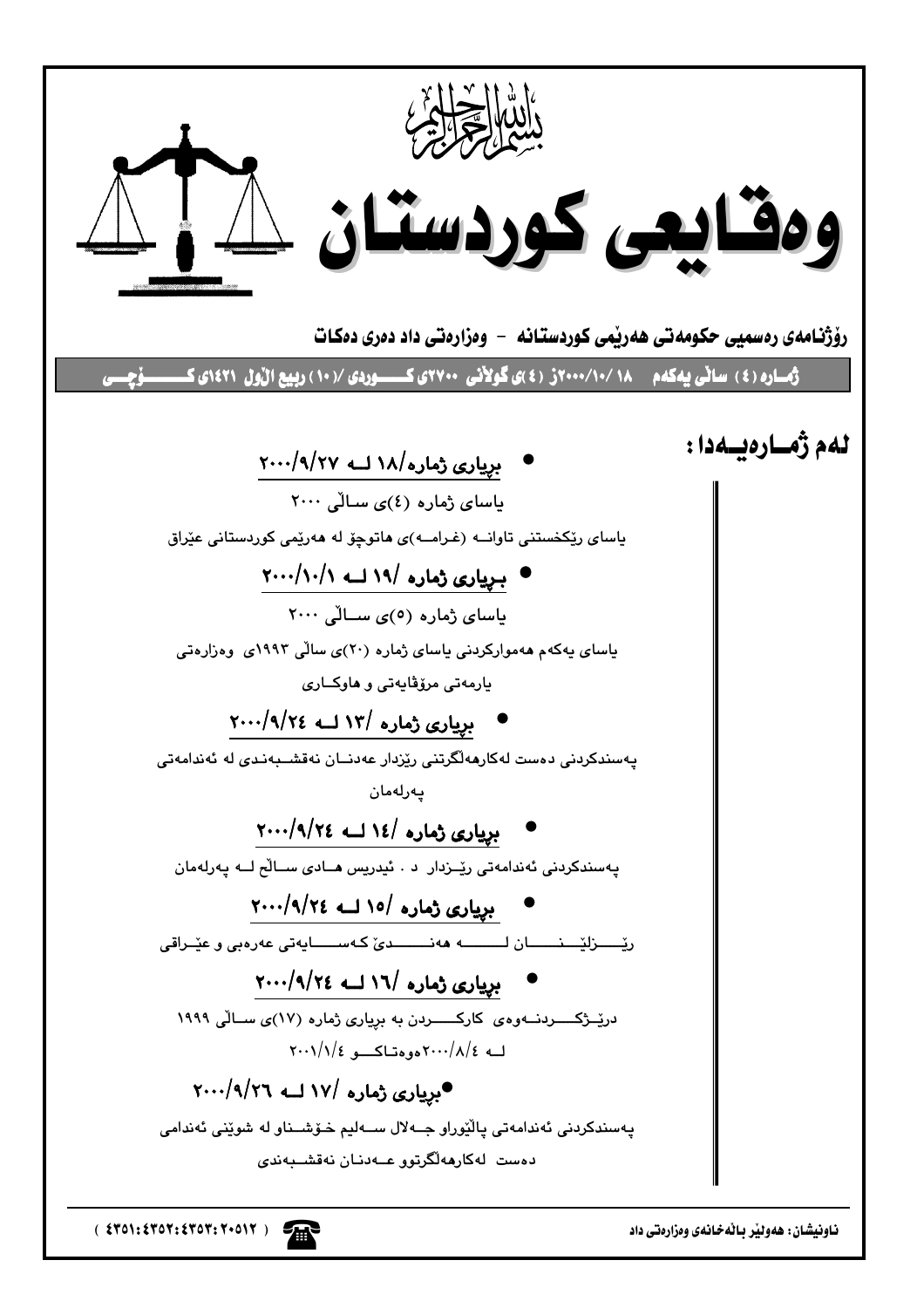### به ناوي خواي گهوريو ميهروبان

ىه ناوى گەنەوە ئه نجومهني نيشتمانيي كوردستاني عيّراق ژمارەى بريسار: ١٨ میزژووی بریسار: ۲۰۰۰/۹/۲۷

(( **بـريـــار** ))

یشت بەو یاساکارییەی کـه ئەنجومـەنى نیـشتمانیى کوردسـتانى عیّـراق لـه دانیـشتنى ژمـارە (٥)ی رۆژی (٢٧/٩/٢٧)پيدا ئـهنجامي داوهو ، بـهيێي حـوکمي برگـه (١)ی مـاددهی (٥٦) لـه یاسای ژماره (۱)ی هـهموارکراوی سـالّی (۱۹۹۲)و ، بـهییّی ئـهو دهسـهلاّتهش کـه برگـه (۳)ی ماددهی دووهمی یاسای ژماره (۱۰)ی سالی (۱۹۹۷) ییمانی داوه ، بریاری دهرهینانی ئـهم باسايهي خوارهوهمان دا:

### باسای ژماره ( ٤ )ی سانی ( ٢٠٠٠ ) یاسای ریکخستنی غهرامهکانی هاتوچو له ههریمی کوردستانی عیرافدا

يەكـەم: هەر كەسىٚ ، لەكارىٚ لەم كارانەی خوارەوە تێوەگلىٚ بەم غەرامەيـە سىزا دەدرىٚ كـە بەرامبـەری دباری کراوه :

٠.ئۆتىۆمبىلى باژوي لەوجەي تۆمارەكەي روون و ئاشكرا نەبى يا فەوتابى غەرامەكەي (٥٠) يەنجا دينارە.

۲. ئۆتۆمبىلى باژوى لەوحەي تۆمارى نەبى غەرامەكەي (۲۰۰) دووسەد دىنارە .

۴. ئۆتۆمبیلی گەورەی بارھەلگر و ھی ئینشائی و کشتوکالی یا پاسی گەورە ، لە کۆلانـەکان يـا شهقامهکانی ناوهوه و ناوچه نشینگهکاندا بهجیٌبهێلیٚ پان شـهو لـهو جێگایانـهدا بیهێڵێتـهوه ، غەرامەكەي (٧٥) حەفتاو يېنج دېنارە ، بـﻪلاّم ئەوانـﻪ ناگرێتـﻪوە كـﻪ ماوەپـﻪك ، ھـﻪر ھەنـدەي بەشى بارداگرتن يان باركردن بكات ئۆتۆمبێلەكانيان دەوەستێنن .

٤. ئۆتۆمبىل راگرتن لەسەر شۆستە غەرامەكەي (٥٠) يەنجا دىنارە ٠

٥. ئۆتۆمبيلى لەجێگايەكدا بوەستێنى كە بۆ وەستاندنى ئۆتۆمبێل قەدەغە كرابى ،، يا لـەرێزى دووهمدا ((هاوشان)) بيوهستێنيّ ، غهرامهکهي (٥٠) يهنجا ديناره .

٦.ئالووالآی رازاندنەوه ، ياھی راگەياندن ، يان نووسىين و وينـه ، لەسـەر بـۆديى ئۆتۆمبيـل يـان پهنجهرهکانی پێشهوهی یان دواوهی دابنیْ ، غهرامهکهی (۳۰)سی دیناره .

٠٧شەوقى بەرز ، بەجۆرى ھەلكا ، سەر لەشىوفێرى ئۆتۆمبێلـﻪكانى تـر بـشێوێنى ، غەرامەكـﻪي (٥٠) يەنجا دېنارە .

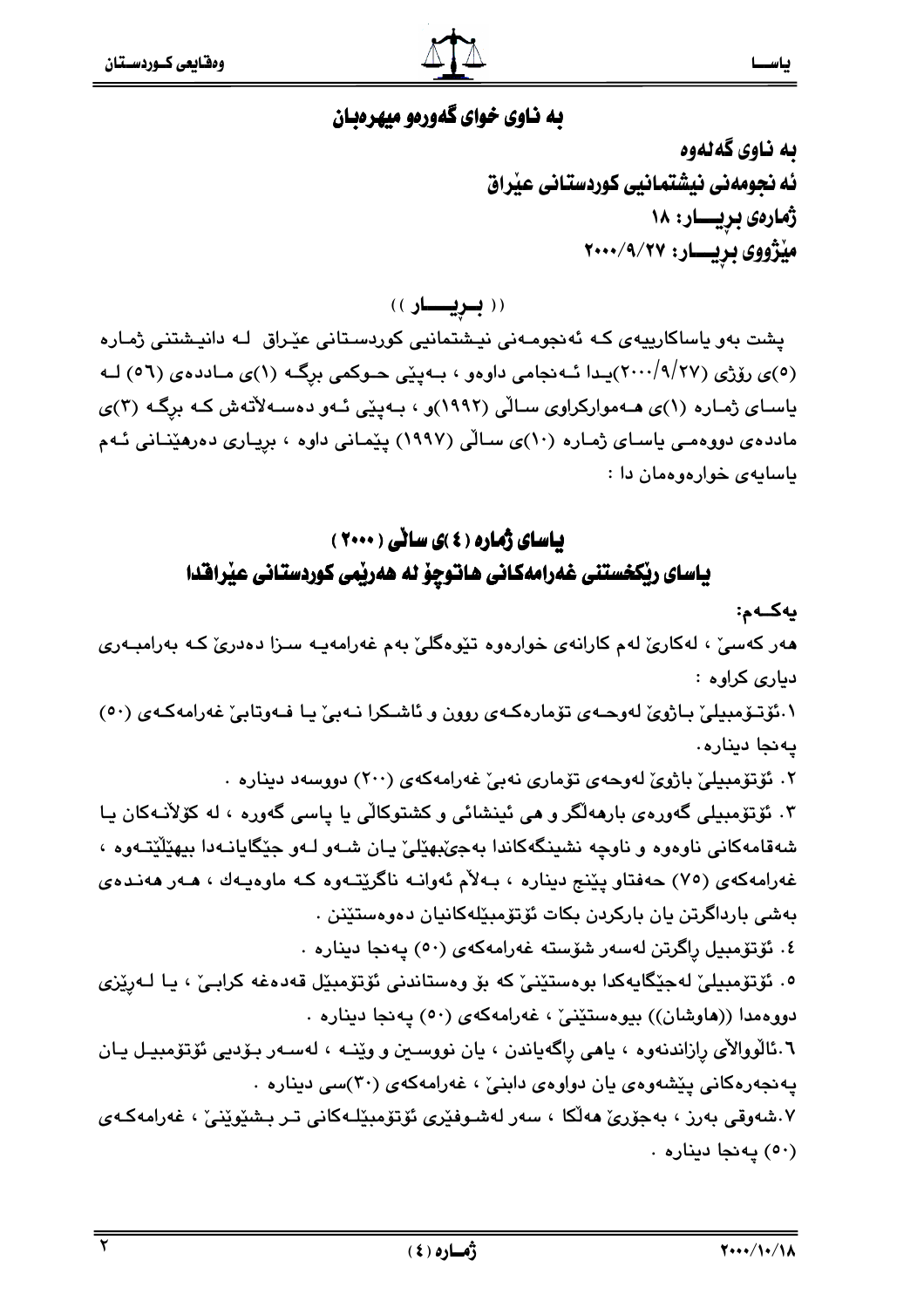| ومقايعى كسوردستتان | $\mathbb{Z}$                                                                                           | ياســا                                  |
|--------------------|--------------------------------------------------------------------------------------------------------|-----------------------------------------|
|                    | ۸.لەجادەكانى دەرەوەى شاردا ، ئەو ئۆتۆمبيلانەى پشتێنى دڵنياييـان تێدايـەو ، نەيانبەسـتبىّ               | ، غەرامەكەي (١٠)دە دىنارە .             |
|                    | ۹.لەو جێگايانەدا ، ھۆڕن لێبدا كە پۆليسى ھاتوچۆ ھۆرن لێدانى تێدا قەدەغـە كردبـێ ، يـان                  |                                         |
|                    | ئامێری هۆڕنی هەوایی ، یان هی هەمـﻪ ئـﺎواز بخاتـﻪ کـﺎر ، یـﺎن (( سـﻪمماعه ))ی گـﻪورە ﻟـﻪ                |                                         |
|                    | دەرەوەي ئۆتۆمبيـل دابنــێ ، يـان ھـۆرِن بـﻪدەنگى بـﻪرز لێبـدا ، يـا ھـۆرنى وەكـو دەنگـى                |                                         |
|                    | گيانەوران بەكاربێنىٚ ، غەرامەكەى (٧٥) حەفتاو پێنج دىنارە  .                                            |                                         |
|                    | ۰۱۰شووشهی لێل و چاوبهستی له پهنجهرهکانی ئۆتۆمبیلهکهی  گرتبیْ ، غهرامهکـهی (۲۰۰) دوو                    |                                         |
|                    |                                                                                                        | سەد دينارە .                            |
|                    | ۰۱۱.پهرده ی قوماش ، یا پهرده ی کانزای چاوبهستی لـه شووشـهکانی دواوه یـا لـه شوشـهکانی                  |                                         |
|                    | لاتەنيشتى ئۆتۆمبىلەكەى گرتبى ، غەرامەكەى (٢٠٠) دوو سەد دينارە .                                        |                                         |
|                    | ۰۱۲ بهکهمتهرخـهمی ، یـان بهلاسـاری ئۆتۆمبیـل بـاژویٚ ، غهرامهکـهی (۲۵۰) دوو سـهدو پــهنجا              |                                         |
|                    |                                                                                                        | ديناره .                                |
|                    | ۱۳.مەر شوفێرێ بۆ ئیشارەتى گلٚۆپەكانى ماتوچۆ ، يان بۆ ئیشارەتى پۆلیسى ماتوچۆ ملكەچ                      |                                         |
|                    |                                                                                                        | نەبىؒ ، غەرامەكەي (١٠٠)سەد دينارە .     |
|                    | ١٤. ئۆتۆمبيل به پێچەوانەوەى ئاراستەى ھاتوچۆ ، كـﻪ دەسـﻪلآتى ھاتوچۆ ديـاريى كـردووە ،                   |                                         |
|                    |                                                                                                        | باژوی ، غەرامەكەی (۲۰۰) دووسەد دىنارە . |
|                    | ١٥.مـــەر شــوفێرێ ، لەشــانى ڕاســتەوە پــێش ئۆتــۆمبيلێکى تــر بکــەوێ و بەمەڵـﻪ تێپــەڕێ ،          |                                         |
|                    |                                                                                                        | غەرامەكەى (١٠٠)سەد دېنارە .             |
|                    | ۰۱٦بەرزکردنەوەی بارويارخانەی ئۆتۆمبىلى بارھەلگر ، بەرزتر لەو ئاستە <i>ى</i> كە پۆليسى <b>م</b> اتوچۆ   |                                         |
|                    | دیاریی دهکا ، غەرامەکەی (٥٠) پەنجا دینارە ٠                                                            |                                         |
|                    | ۱۷.باروبارخانەی ئۆتۆمبیلەكەی بە جۆرێکی توندو تۆلّی ئەوتۆ دانەپۆشیبیٚ كە نەيـەلّیٚ لـەكاتى              |                                         |
|                    | ړینکردن یان لهرینــهوهدا ، بارهکــهی بپــهړیٰ یــا بلاْوبیێتــهوه ، یــان بهربیێتــهوه ، غهرامهکــهی   |                                         |
|                    |                                                                                                        | ۰ سهد دیناره) (۱۰۰)                     |
|                    | ۱۸.لهو جێگایانهوه پـێچ بکاتـهوه کـه رِیگـای پـێچ کردنـهوهی پـێ نـهدراوه ، غهرامهکـهی (٥٠)              |                                         |
|                    |                                                                                                        | يەنجا دينارە .                          |
|                    | ۱۹. ئۆتۆمبیل به خێراییەك ، زیاتر لەو خێراییە بـاژوئ كـه یاسـا دیـاریی كـردووه ، غەرامەكـە <i>ى</i>     |                                         |
|                    |                                                                                                        | (٥٠) يەنجا دېنارە .                     |
|                    | ۲۰. ئۆتۆمبیلی باژوی شەرتوشروتی توندوتۆلی و دلّنیایی تێدا نەبیْ (( کەموکورِی لە گلّۆپەکانی              |                                         |
|                    | پێشەوە ، يا دواوەي ، يا ئيشارەتەكانى لاتەنيشتەكانيدا ھـەبىّ )) غەرامەكـەي (١٠٠) سـەد                   |                                         |
|                    |                                                                                                        | ديناره .                                |
|                    |                                                                                                        |                                         |
|                    |                                                                                                        | دووهم :                                 |
|                    | ۰۱مەريەكــــە لـــــە ئەفـــــسەرى ھاتوچـــــۆ و قۆمىيــــسەر(مفــــوچ)ى تـــــا پلـــــەى دووەمـــــى |                                         |
|                    |                                                                                                        |                                         |
|                    | سەرپێــــچییانەی کـــــە دەيگـــــرن و لەبەنــــدی (يەكـــــەم)ی ئــــەم ياســــايەدا ھــــاتووە ،     |                                         |
|                    |                                                                                                        | بسەيێنن .                               |

بساسع

۲.نَـــەو بڕیــــاری حوکمــــەی کــــە ئەفــــسەری ھاتوچــــۆ یــــان قۆمیــــسەری پلـــــە دووی<br>ھاتوچـــۆ بـــەپێی ئـــەم فۆرمـــە (نمـــوژج)ی ھـــاوپێچ لەگـــەلّ ئـــەم یاســـایەدایە ، دەیـــدا ، بردراوهيەو ، ھەر ئەوەيە .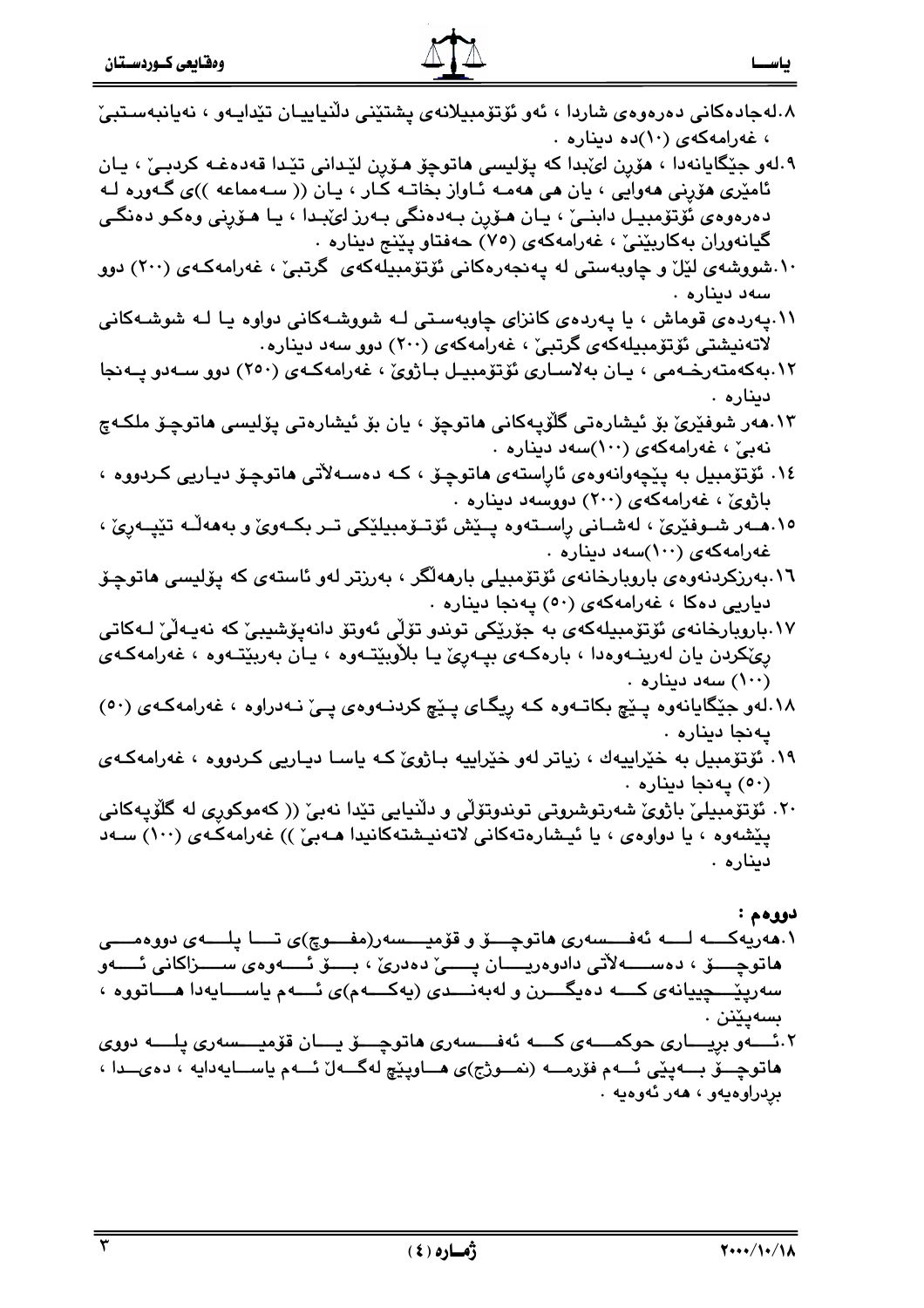سێيەم : له (٢٥ ٪)ي ئەو غەرامە فەوريانەي كە وەردەگىريْن بۆ كارمەندانى ھاتوچۆ تەرخان دەكرىّ. چوارهم : هەر دەقى پێچەوانەي حوكمەكانى ئەم ياسايە بێت ، كارى پىّ ناكرىّ . يێنجەم : وەزيرە پێوەنددارەكان ، دەبى حوكمەكانى ئەم ياسايە بخەنەكار . شەشەم : ئهم ياسايه له رۆژى بلاوكردنهوەي له رۆژنامەي رەسمىدا ، دەخرێتەكار .

د. رۆژ نـــورى شاوەيس سەرۆكى ئە نجومەنى نيشتمانيى كوردستانى عيراق

### به ناوي خواي گهوريو ميهروبان

ىە ناوي گەنەوە ئُه نجوِّمه ني نيشتمانيي كوردستاني عيْراق ژمارەي بريسـار: ١٩ مێژووی بزیسار: ۰/ ۲۰۰۰/۱۰/۱

(( بىريسسار )) لەسىسەر ئىسەو باسساكارىيەي كىسە ئەنجومىسەنى نېسىشتمانىي كوردسىستانى عيّىراق لىسە دانیـــــــشتنی ژمــــــــاره (٦)ی رۆژی (١٠٠/١٠/١)پـــــــدا ئـــــــــه نجامی داوهو ، پــــــشت بــــــه حسوکمی برگه (۱)ی مساددهی (٥٦) لسه یاسسای ژمساه (١٩)ی هسه موارکراوی سسالی (۱۹۹۲)و ، به پیّسی ئهو دهستهلاّتهی کمه برِگه (۲)ی مساددهی دووهم لمعه یاسسای ژهـــاره (١٠)ى ســـالّى (١٩٩٧)پێمـــانى داوه ، بريــــارى دەرهێنــــانى ئــــهم ياســــايهى خوارهوهمان دا :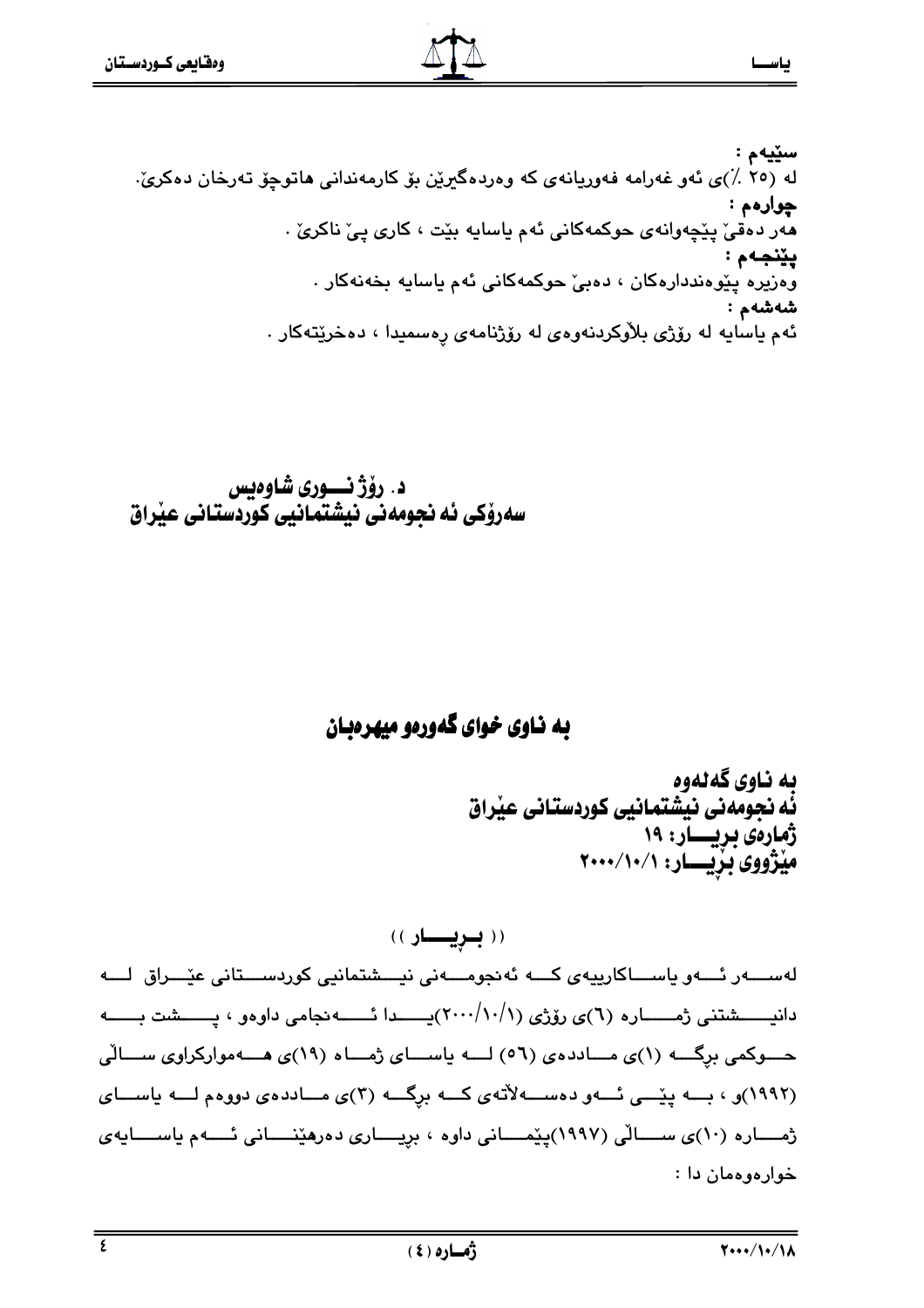# باسای ژماره ( ٥ )ی سانی ۲۰۰۰ یاسای یهکهم ههموارکردنی یاسای ژماره ( ۲۰ )ی سانی ( ۱۹۹۳ )ی ومزارهتی یارمهتی

# مرؤڤايەتى و ھاوكاريى ھەرپمى كوردستانى عيراق

### ماددەى يەكەم :

مـادده ی پێنجـهمی یاسـای ژمـاره (۲۰)ی سـالّی (۱۹۹۳)ی وهزارهتـی یارمـهتیی مرۆڤاپـهتی و هاوکاريي هەرێمي کوردستاني عێراق هەمواریکرێ و بەم شێوەپەي خوارەوە بخوێنرێتەوە:

### ماددەى يېنجەم :

يەيكەريەندى (يێكھێنەكانى)وەزارەتەكە لەمانە يێك دىٰ :

- ۰. نوسینگەی وەزیــر .
- ۰. نوسینگهی بریکاری وهزارهت
- ۳.بەرێوەبەرێتى گشتى دىوان :فرمانبەرێ بە يلەی بەرێوەبەری گشتى سـەرۆكاپەتى دەكـا بــه مــهرجے ٚ بروانامــهى ســهرەتايى زانكــوّيى هــهي ٚ ، ئهمانــهى خوارەوەشــى يێــوه دەيەسترى`.
	- أ. بەريوەبەريتى حسابات (ژميريارى) .
		- ب. بەريوەبەريتى تەدقىقكردن .
		- ج. بەرپوەبەرپتى ئيدارەو زاتييە .
- ٤. بەرێوەبــەرێتى گــشتيى پێوەندىيــەكان : فرمانبــەرێ بــە يلــەي بەرێوەبــەرى گــشتى ســەرۆكايەتى دەكــا بــە مــەرجىّ بروانامــەي ســەرەتايى زانكــۆيى ھــەبىّ ، ئەمانــەي خوارەوەشى يێوە دەبەسترىٚ .
	- أ. بەريوەبەريتى ريكخراوەكان .
	- ب. بەرێوەبەرێتى تەنسىق و ئامادەكردنى پرۆژەو بەدواداچوون .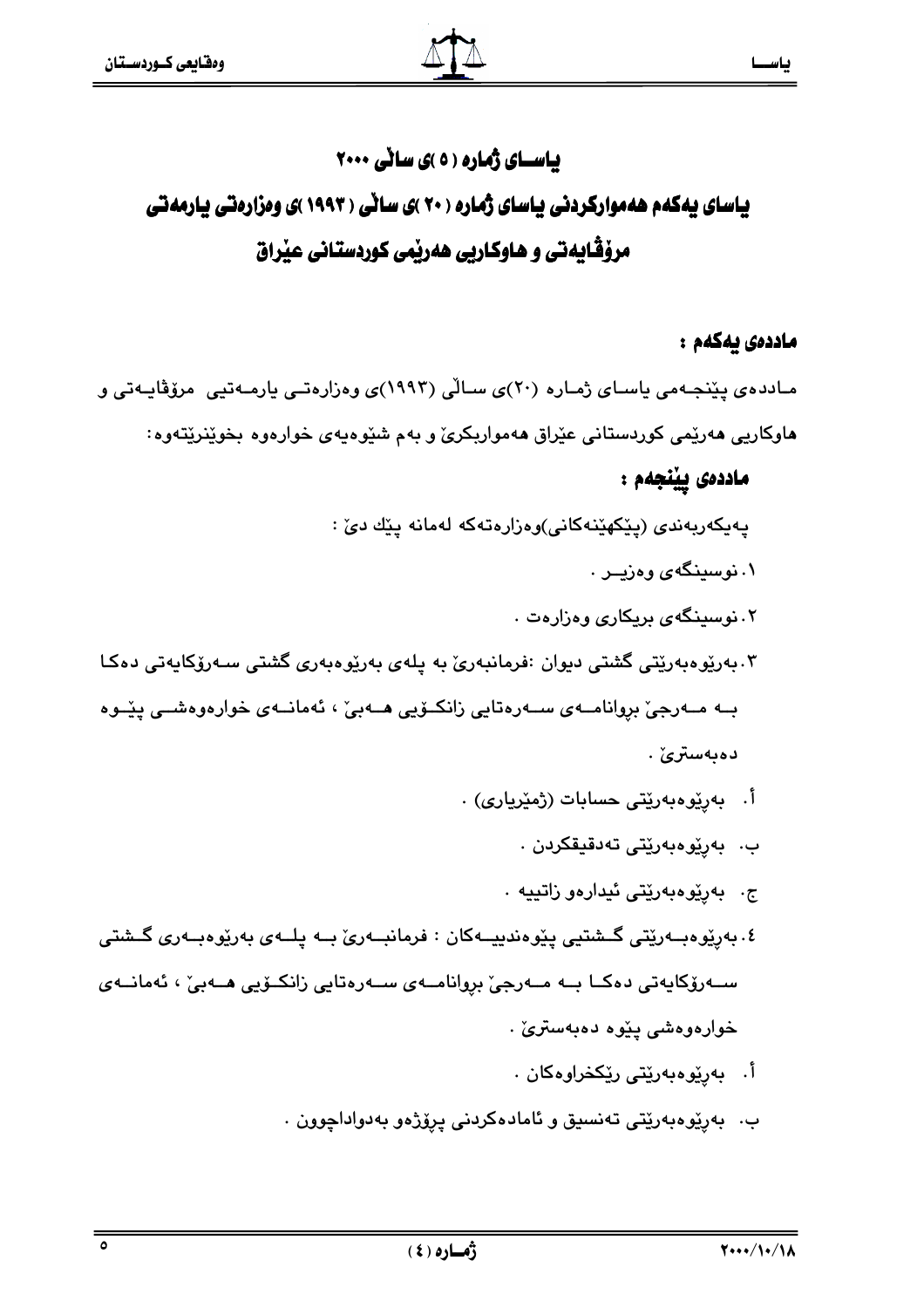- <sup>ە</sup>. بەرێوەبەرێتى گشتى سەڧەركردن : ڧرمانبەرێ بە پلەي بەرپێوەبەرى گشتى سـەرۆكايەتى دەكا بروانامەي سەرەتايى زانكۆيى ھەبى .
- ٦. بەرێوەبـەرێتى گـشتى نوێنەراپەتىيـەكانى ھەنـدەرانى حكومـەتى ھـەرێم : فرمانبـەرێ بـە يلەي بەرێوەبەرى گشتى سەرۆكاپەتى دەكـا ، بروانامـەي سـەرەتايى زانكـۆپى ھـەبىٚ ، بـە مــهرجيٰ ، لــه کــهمي زمــاني ئينگليــزي بــه تــهواوي بزانــيٰ ، نوێنهرايهتييــهکاني ههنـدهراني حکومەتى ھەرێمى کوردستانى عێراقيان پێوە دەبەسترێ کە ئەم دەسەلاتانەي خوارەوەيـان بے ٌ دهدری ٌ .
	- أ. ته حريرى ميرات (( تحرير التركات )) .
	- ب. يێراگەياندنى (( تبليغ ))ى ئەوراقى دادگايى .
		- دەسەلاتى ھەقيانەتنووس ( دادنووس )) .  $\cdot$   $\tau$
	- د. بهجيِّگهياندني داواكارييهكاني جێگرتنهوه له پێچانهوهدا (( الأنابة في التحقيق ))
		- ه. حِيْكَرتنَّهوه له سويْندداندا (( الأنابة في التحليف )) .
			- موخابەرەكانى معاملەي حالوئەحوالى مەدەنى ٠ **و.** 
				- ز. موخابەرەكانى كاروپارى كۆنسلگەرى .
					- ۰۷ بەرتومبەرتتى كاروبار*ى* ياسايى .

ماددەي دووەم :

هەر دەقى پێچەوانەي حوكمەكانى ئەم ياسايە بێت ، ناخرێتەكار .

#### ماددەي سێپەم :

ئهم ياسايه لهو رۆژەوەي كه له رۆژنامەي رەسميدا بلاّودەكرێتەوە ، دەخرێتەكار .

د. رؤژ نــوري شاوهيس

سەرۆكى ئە نجومەنى نېشتمانيى كوردستانى عيراق

(( هۆكارى ييويست))

لەبەر ئەوەي كە ئەرك و فرمانى ئەم وەزارەتە ، لە بوارى بۆ ھەندەران ســەفەركردندا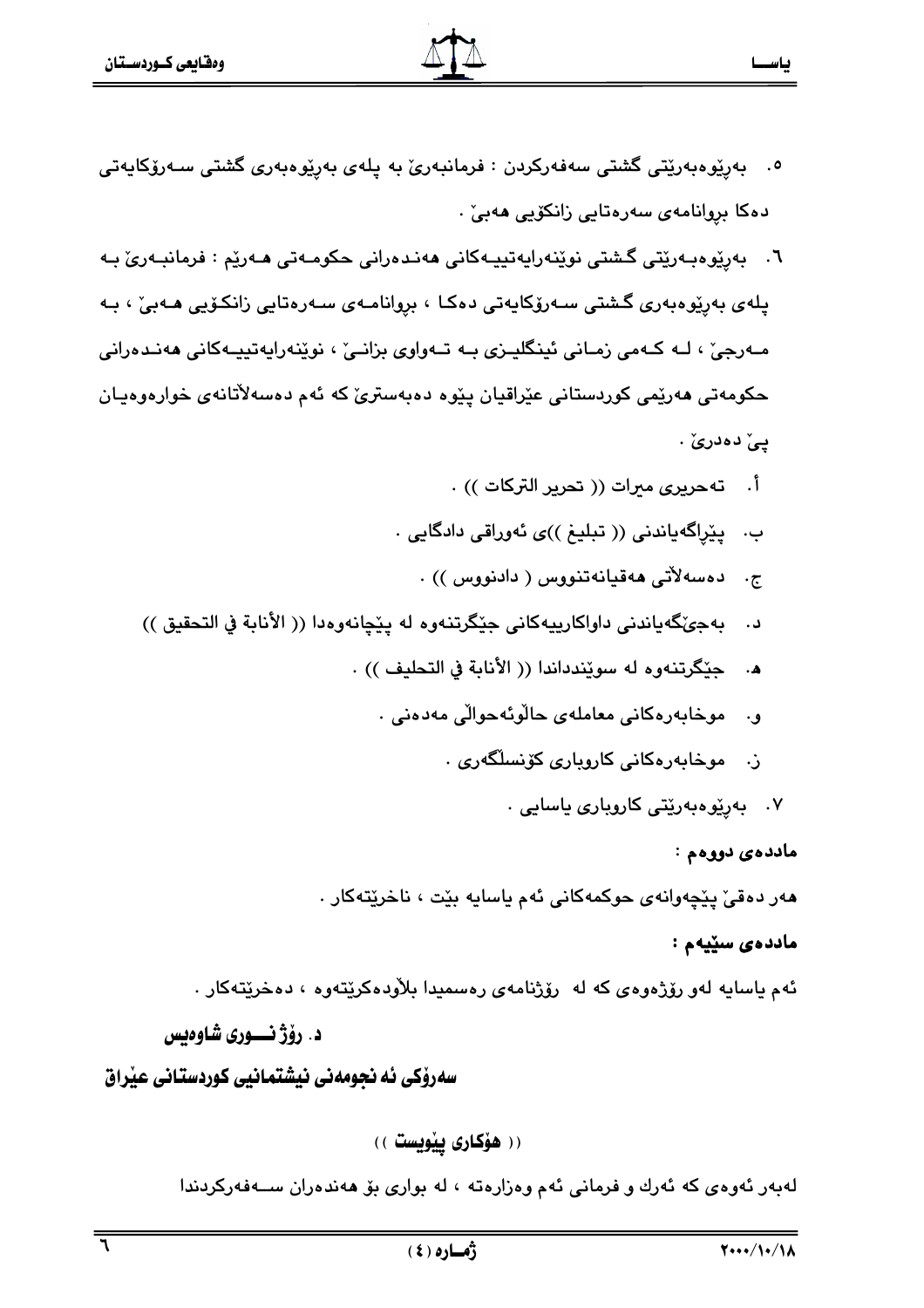زیـاتر بـووهو ، چـهندین بهرِیوهبـهریتی سـهفهرکردنیش لــه ههریمهکهمانـدا کراونهتــهوه کــه يێويستيان به بەرێوەبەرێتپەكى گشتى ھەپە سەرپەرشتى ئېشەكانيان بكـات و كاروپاريـان رێك بخـات و ، لهبـهر روولـهزيادبووني ئـهو پێوهندييــه نێودهوڵهتييانــهش كــه لــه گــهلٌ هــهرێمي کوردستانی عێراقدا بەرفراوان بووەو ، لە گەلىٰ دەولْەتانىشدا نوێنەراپـەتىي ھـەرێم كراونەتـەوە ، لەبەر ئەوانە ھەمووى ، وامان بەباش زانى ، بۆ رێكخستنى كاروبارى سەرشانخراوى ئەو دايەرانـە كه يێويسته به بەرێوەبەرييەكى گشتييەوە بېەسترىّ ، ئەم ياسايەمان تەشريم كرد .

### به ناوي خواي گهوريو ميهر ديان

ىە ناوي گەنەوە ئه نجومهنی نیشتمانیی کوردستانی عیّراق ژمارەي بريــــار: ۱۳ مێژووي بريســار: ٢٠٠٠/٩/٢٤

(( **بـریـــار** ))

پشت به حوکمی برِگه (۲) له ماددهی (٤٣)ی یاسای ژماره (۱)ی ههموارکراوی سالّی ۱۹۹۲و ، مادده (۳۰)یش له یپّـرهوی ژمـاره (۱)ی هـهموارکراوی سـالّی ۱۹۹۲ی ئهنجومـهن ، ئهنجومـهنی نیشتمانیی کوردستانی عیّراق ، له دانیشتنی ژماره (۳)ی روّژی ۲۶/۰۰/۹/۲٤پدا ئهم بریـاره $\omega$ دا : يهڪــهم:قبـولُ كردنـي دهسـت لهكارهــهلگرتني ( عـدنان محمـد حـسام الـدين نهقـشبهندي ) لـه ئەنىدامێتىي ئەنجومــەنى نيــشتمانىي كوردســتانى عێـراق ، چــونكە خــۆي بـۆ پۆسـتى ئــەركى وهزيــري ئهوقاف و كاروباري ئيسلامي تهرخان كردووه . دوووهم: دهست لهکارههلگرتنهکهی له رۆژی ۲۶/۰۰/۹/۲٤موه ، دهخریته کار . **سێیهم:** ئهم بږیـاره له رۆژنامهی رەسمیدا بلاّودەكرێتەوە .

د. رۆژ نسوري شاوەيس سەرۆكى ئە نحومەنى نىشتمانىي كوردستانى عىراق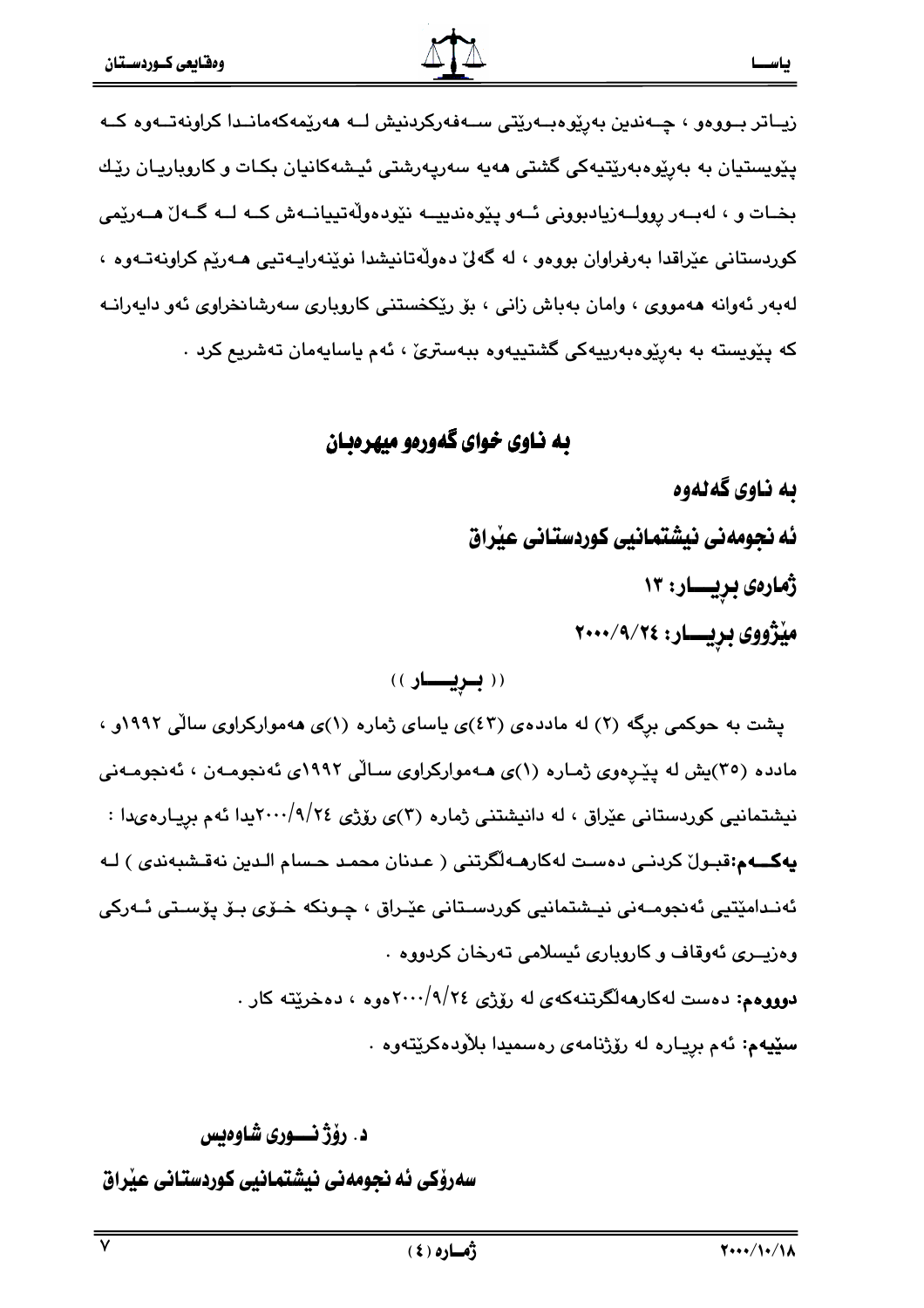### به ناوي خواي گهوريو ميهروبان

به ناوی گه لهوه ئه نجومهني نيشتمانيي كوردستاني عيراق ژمارەى بريسار: ١٤ مێژووی برپــــار: ٢٠٠٠/٩/٢٤

(( بویسار ))

پشت به حوکمی مادده (٤٤)و برِگه (٢) له مـادده ی (٣٧)ی یاسـای ژمـاره (١)ی هـهموارکراوی سالّی ۱۹۹۲ و ، لەسەر داوکاریی ژمارە (۱۱۰۲)ی رۆژی ۲۰۰/۹/۱٦ی مەکتەبی سیاسىی پـارتى دیموکراتی کوردستان ، که خوّی خاوهنی لیستی (زهرد)ی ههلّبژاردنه ، ئهنجومـهنی نیـشتمانیی کوردستانی عیّراق ، له دانیشتنی ژماره (۳)ی روّژی ۲/۰۰۰/۹/۲٤یدا ئهم برِیــارهىدا : پهکـهم: پالێوراو د. ادريس هــادی صـالح ، بـه ئهندام لـه ئهنجومـهنی نيـشتمانيی کوردسـتانی عێراقدا قبـولٌ دەكرىٌـو ، جێِگـاى ئەنـدامى خوالێخۆشـبوو ئەنـدامى كۆچـكردووى ئەنجومـەن (( کانبي عزيــز دزهيي )) دهگريٽهوه . دووم: ئهم برياره له رۆژى ٢٤/٩/٢٤ده ، دهخريته كار . **سـێيەم:** ئەم بريارە لە رۆژنامە*ى* رەسمىدا بلاّودەكرێتەوە .

# د. رۆژنسورى شاوەىس

سەرۆكى ئە نحومەنى نىشتمانىي كوردستانى عىراق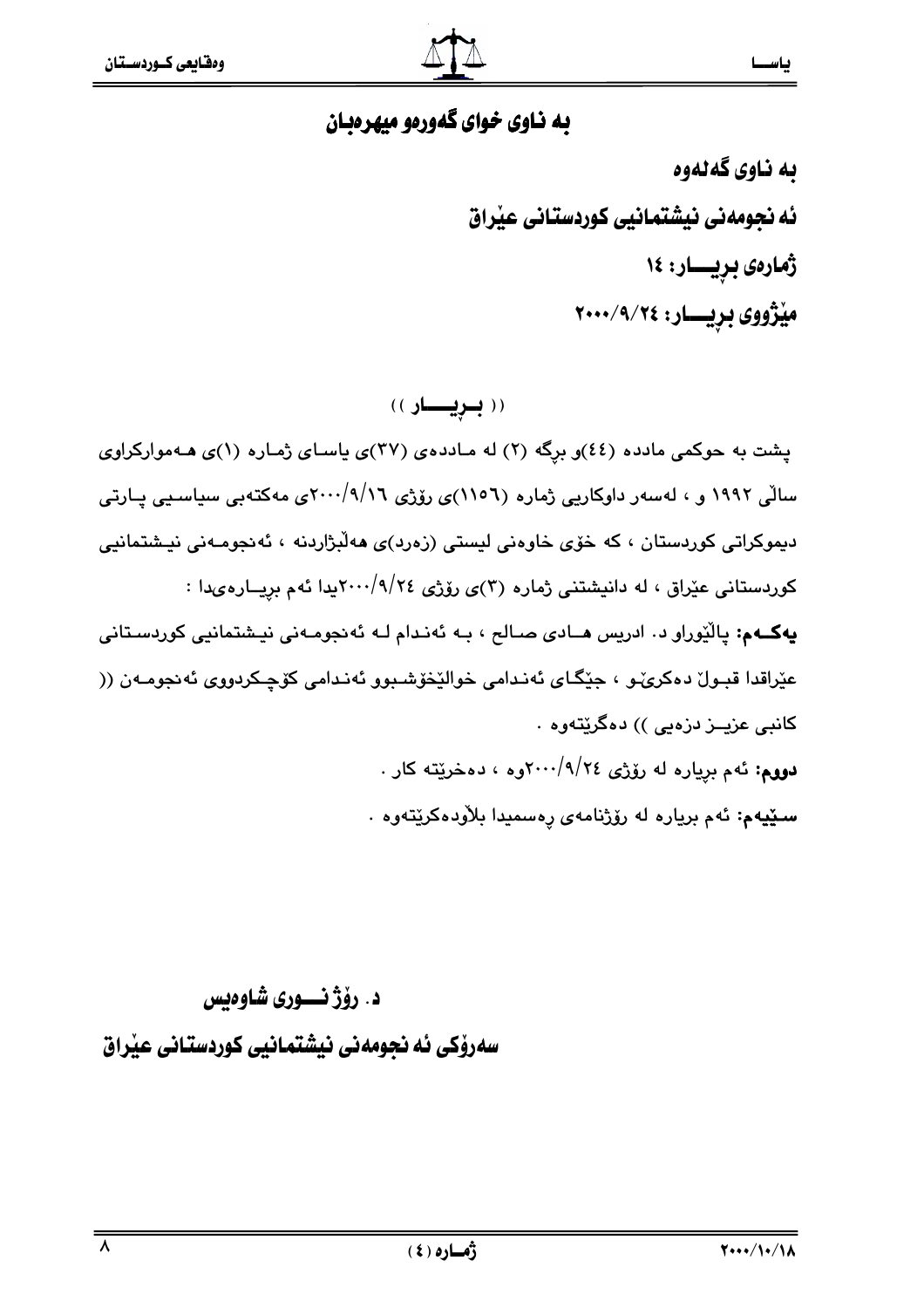ىە ناوي گەنەوە ئه نحومهني نيشتمانيي كوردستاني عيراق ژمارەى بريـــار: ١٥ مێژووي بريــــار: ٢٠٠٠/٩/٢٤

((بريسار))

یشت به حوکمهکانی برگه (۱) لـه مـاددهی (۵٦)ی یاسـای ژمـاره (۱)ی هـهموارکراوی سـالّی ۱۹۹۲ ، ئەنجومـــەنى نيـــشتمانيى كوردســـتانى عيّــراق لـــه دانيـــشتنى ژمـــارە (۳)ى رۆژى (٢٠٠٠/٩/٢٤)يدا ئهم بريارهي خوارهوهيدا .

يهکـهم: لهبهر ئهو ههڵوێسته پېرۆزانهي که ئهم شهخسيپهتانهي ناويان له خوارهوه تۆمارکراوه ، بەرامبەر بـه مـافى نەتـەوەيى گـەلى كـورد و بزووتنــەوەي رزگـاريخوازو ئامـانجى شـەرەفمەندو داواکاريپه رەواکـانى گـهلى کـورددا بوويانــهو ، گـهلى کوردسـتانيش ، خـۆى ئاسـايى ، بـهوەفاوە پاداشـتی ئـهو ههسـت و ههڵوێـسته مرۆڨاپەتپیـهیان دەداتـهوه ، لهبـهر ئهوانــه ، ئەنجومــهنی نیشتمانیی کوردستانی عێراق بریاریدا که به جۆرێکی ئـهوتۆ تـهکریمیان بکـات لهگـهاڵ شـان و شهوکهتی بالایاندا بشهی ، ناویان لـهدل و دهروون ویادی گهلهکـهمان و نـهوهکانی دوا رِوِّژیدا ههميشه بمێنئ و له ياد نهچیّ ، ئهو زاتانهش ئهمانهن :

- بەھەشتى ((سەرۆك جمال عبدالناصىر)) سەركۆمارى يێشترى ميسرى عەرەبى٠ أ.
- بهههشتي ((أ**ية الله العظمى السيد محسن الحكيم**)) مەرجەعى ئاينى شيعەكان. ب.
	- بهههشتي ((عزيــز شـريف)) وهزيــري دهولهي بيُشتري عيْراق .  $\cdot \tau$
	- بهههشتی ((**کامل الجادرجی**)) سهرۆکی حزبی نیشتمانیی دیموکراتی عیّراق. د .
		- بهههشتی ((محمد مهدی الجواهری)) شاعیری گهورهی عهرهب .  $\cdot$  A

 $Y$  • • • / 1 • / 1  $\lambda$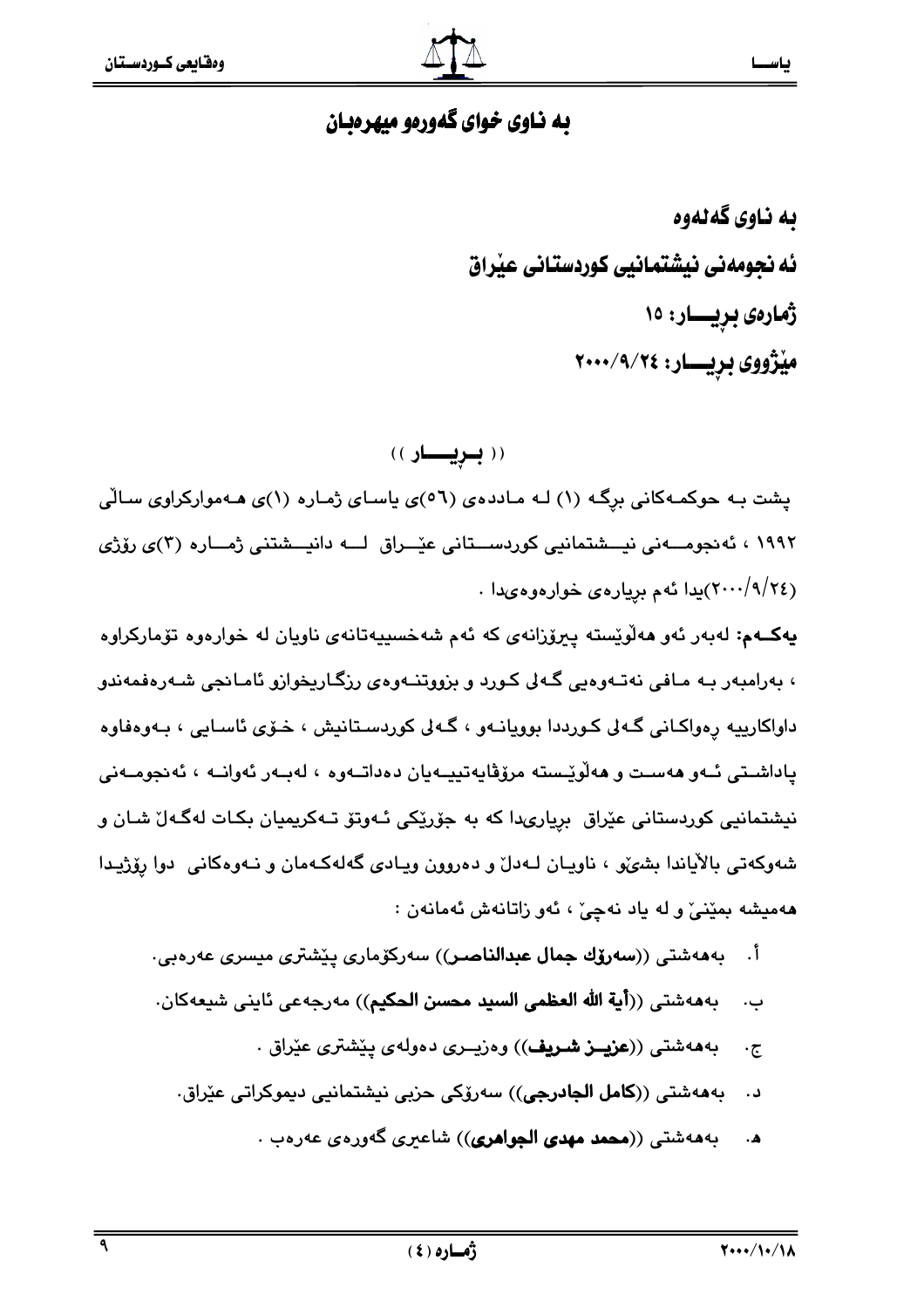دووهم: ئەنجومەنى وەزيران بۆي ھەيە شێوازى ئەم تەكريم كردنـەيان بـەجۆرى دابرێـژى لەگـەل شان و شەوكەتى ھەر يەكەياندا بشى، ، مەبەستى ئەم بريارە بێنێتەجىٚ ٠ **سێۑه،:**دەبیٚ ئەنجومەنی وەزیران ئەم بریارە بخەنەكار . چـوارهم: ئەم بږيـاره لە رۆژنامەي رەسميدا بلاّودەكرێتەوە .

> د. رۆژنسورى شاوەىس سەرۆكى ئە نجومەنى نېشتمانيى كوردستانى عيراق

> > به ناوي خواي گهورهو ميهرهبان

به ناوی گه لهوه ئُه نجومهني نيشتمانيي كوردستاني عيْراق ژمارهی بریسیار: ۱۶ مێژووی بریــــار: ٢٠٠٠/٩/٢٤

((بريسار))

یشت بهو دهسهلاتهی که بهینی برگه (۳)ی ماددهی دووهمی یاسای ژماره (۱۰)ی سالی ۱۹۹۷ یێمان دراوەو ، لەسەر ئەو ياسـاكاريپەش كـە ئەنجومـەنى نیـشتمانیى كوردسـتانى عێـراق ، لـە دانیشتنی ژماره (۳)ی رۆژی ۲۰۰/۹/۲٤پدا ئەنجامىدا ، ئەم بريارەمان دەرھێنا: پهکـــهم: درێژکردنــهوهي کــارکردن بــه بريــاري (ژمــاره ۱۷/ي ســالّي ۱۹۹۹)ي ئهنجومــهني نیشتمانیی کوردستانی عیّراق له (٢٠٠٠/٨/٤) هوه تا (٢٠٠١/١/٤) . دووهم: يێويسته وهزيــرى ناوخــوّ ئهم برياره بخاتهكار . **سێیهم:** ئهم بږیـاره له رۆژنامهی رەسمیدا بلاّودەكرێتەوە .

د. رۆژنسورى شاوەيس سەرۆكى ئە نجومەنى نيشتمانيى كوردستانى عيراق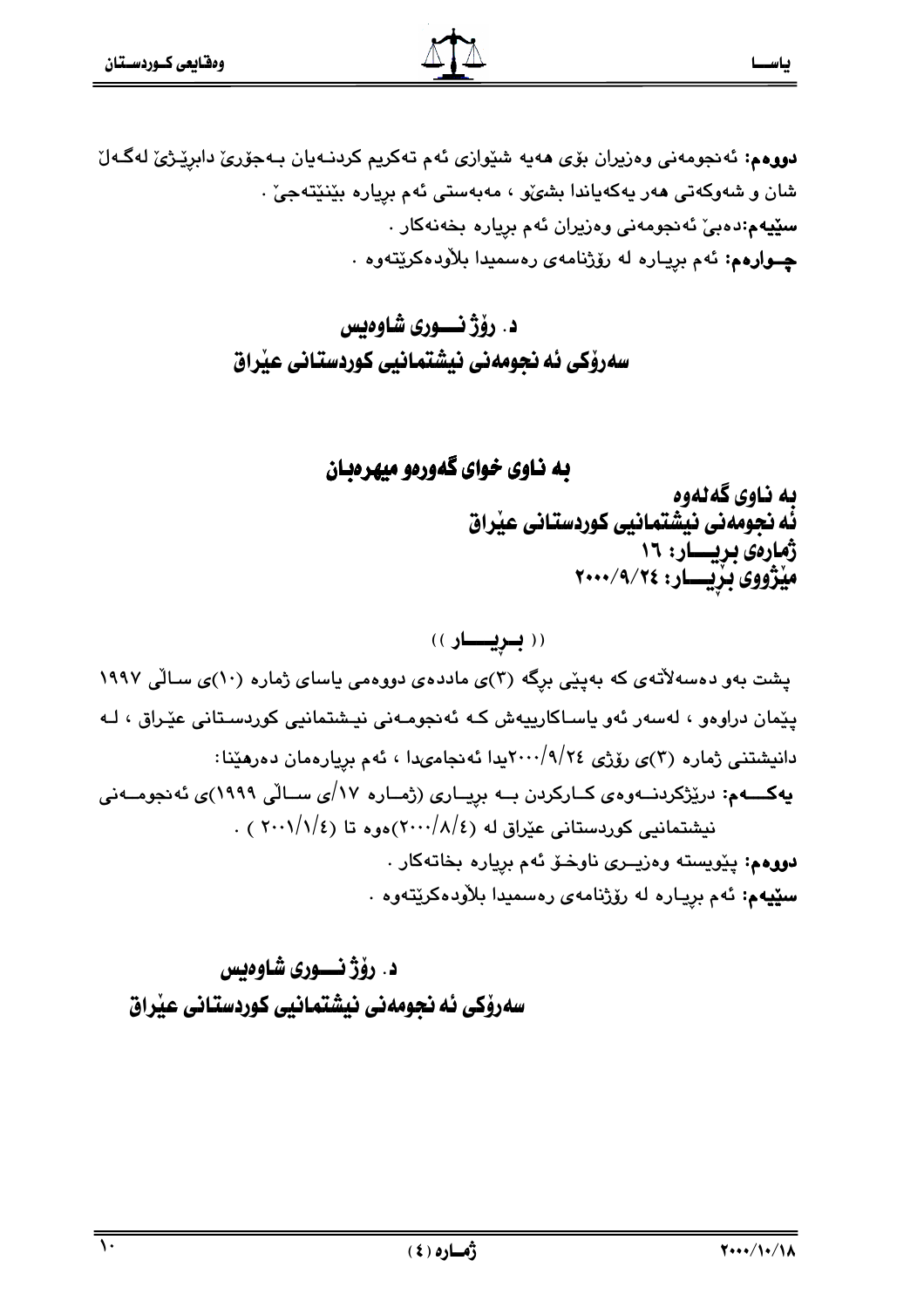### به ناوي خواي گهورمو ميهرمبان

ىە ناوي گەنەوە ئه نجومهني نيشتمانيي كوردستاني عيراق ژمارەي بريسسار: ۱۷ مَيْزُوُوي بِزْيِّـــار: ٢٠٠٠/٩/٢٦

((بريسار)) یسشت به حسوکمی مسادده (٤٤)و برگه (٢) لسه مسادده ی (٣٧)ی یاسسای ژمــــاره (۱)ی هـــــهموارکراوی ســـــالّی ۱۹۹۲و ، لهســـــهر داواکـــــاریی ژمــــاره (۱۱۰۲)ی رۆژی ۲۰۰/۹/۱٦ی مەكتــــــەبی سـياســـــــيی پـــــــارتی دیمــــــوكراتی كوردســـــتان كــــــه خــــــــوّي خـــــــــاوهني ليــــــــستي (زهرد)ي هه لُبِرْاردنــــــــه ، ئه نجومــــــــهني نيـــــــشتمانيي كوردســــتانى عيْــــراق ، لـــــــه دانيـــــشتنى ژمـــــاره (٤)ى رۆژى ٢٠٠٠/٩/٢٦يــــدا ئــــــهم برياه ىدا :

يەكــەم: پاڵێوراو جلال سليم رسول خۆشـناو بەئەنـدام لــە ئەنجومــەنى نيـشتمانيى كوردسـتانى عێراقدا قبولٌ دهکریٌو ، جێِگای ئەندامی دەست لـه کـار هـهڵگرتوو (( عـدنان محمـد حسام الدين نەقشبەندى ))دەگريتەوە . دووهم: ئهم برياره له رۆژى ٢٦/١٩/٢٦موه ، دهخرينتهكار . س**ێپ**هم: ئهم برِيـاره له رۆژنامهى رەسمىدا بلاّودەكرێتەوە .

> د. رۆژنسوري شاوەبس سەرۆكى ئە نجومەنى نيشتمانيى كوردستانى عيراق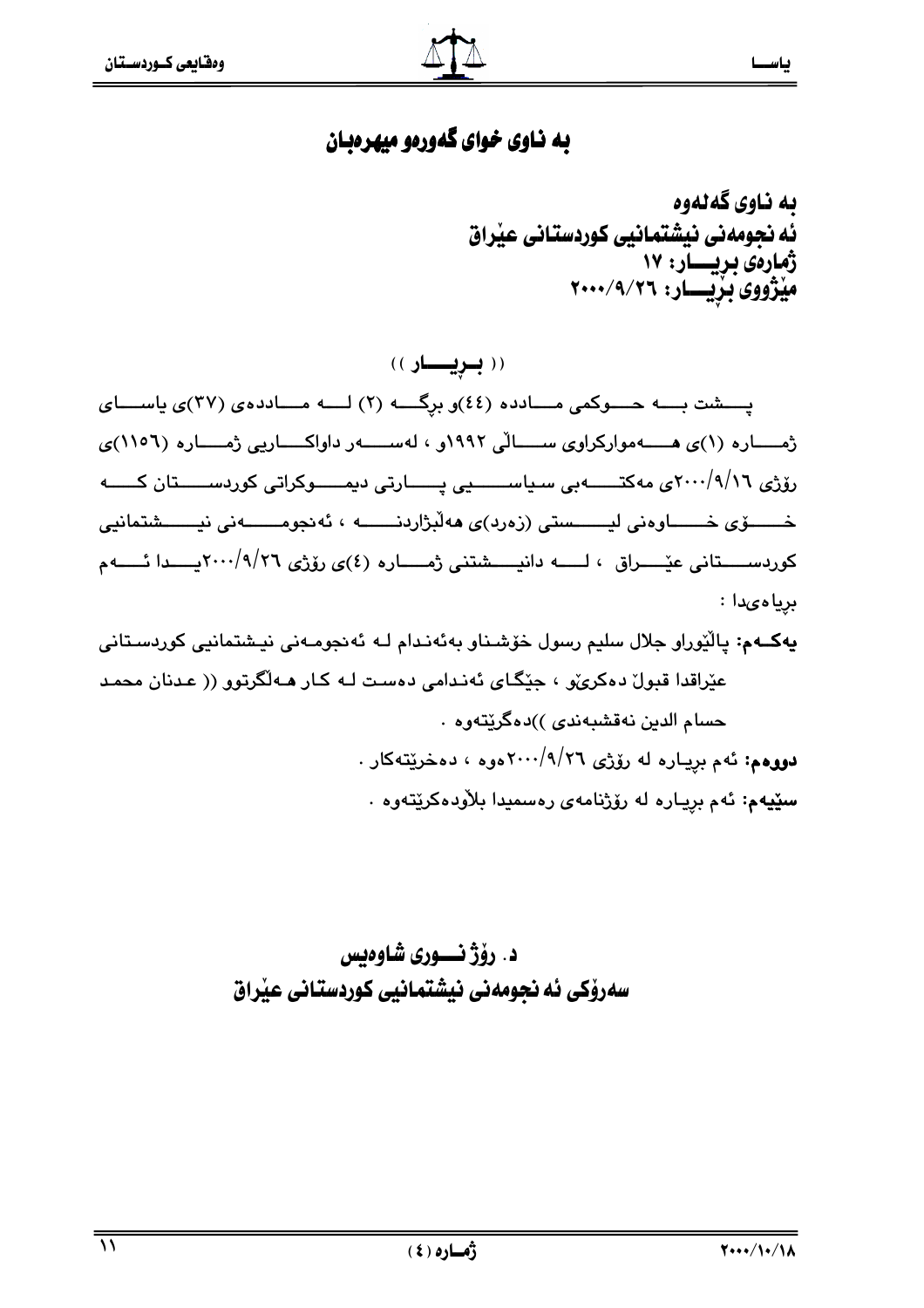، م

# بسم الله الرحمن الرحيم

بإسم الشعب .<br>أيلجلس الوطني لكوردسـتـان العـراق<br>رفـّم القــرار: ١٨<br>تـأريخ القـرار: ٢٧/٩/٢٧

 $($ ( فسوار)

بنــــاءاً علــــي مــــا شـــــرعه المجلــــس الــــوطني لكوردســــتان — العــــراق بجلـــسته المرقمـــــة (٥) و المنعقــــدة يتـــــأريخ ٢٠٠/٩/٢٧ إســــتناداً الى حكــــم الفقــــرة (١) مـــــن المسادة (٥٦) مـن القـانون رقـم (١) لـسنة (١٩٩٢) المعـدل و للـملاحية المخولـة لنـا بموجـــب الفقـــرة (٣) مــــن المـــادة الثانيــــة مــــن القـــانون رقــــم (١٠) لـــسنة (١٩٩٧) قــربنا اصــدار القانون الأتــى :

# قسانــــــــون<br>رقم (٤) لسنة (٢٠٠٠ ) قـّانـــون تـنظيم الغرامات المرورية في أفليم كوردستان—العــراق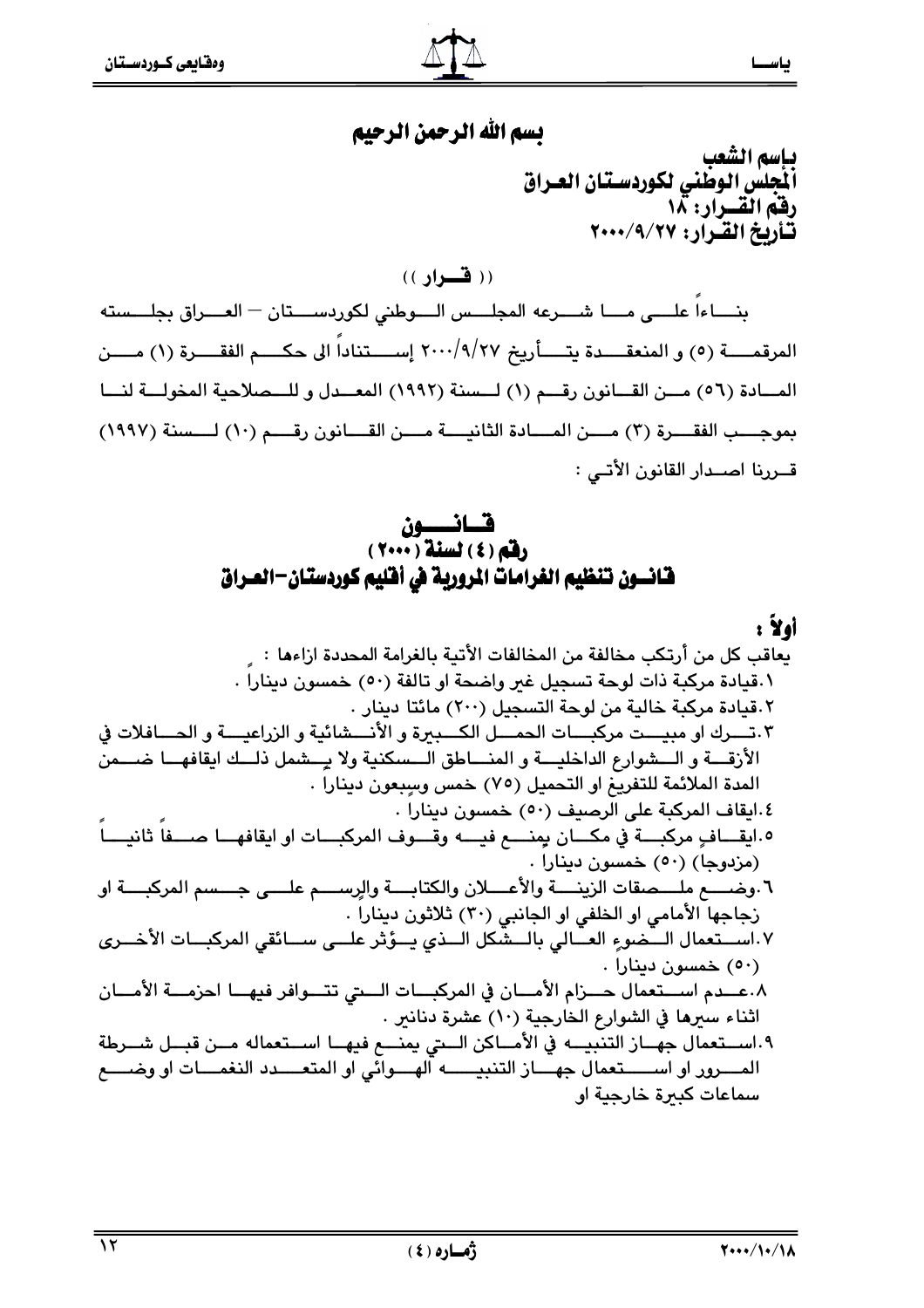- استعمال المنبهات بصوت عال او على شكل اصوات الحيوانات (٧٥) خمس وسبعون دينارا. ١٠.استخدام الزجاج المظلل في نوافذ المركبات (٢٠٠) مائتا دينار . ١١.وضع الستائر النسيجية والمعدنية الحاجبـة للرؤيـة علـى الزجاجـة الخلفيـة او الجانبيـة (٢٠٠) مائتا دىنار . ٠١٢قيادة المركبة باهمال او رعونة (٢٥٠) مائتان وخمسون دينارا . ٠١٣ عـــدم امتثــــال الــــسائق لأشــــارات المــــرور الــــضوئية او أشــــارات رجــــل المــــرور (۱۰۰) مائة دينار ١٤.قيــادة المركبـــة بـــصورة معاكـــسة لوجهـــة المـــرور المقـــررة مـــن ســـلطات المـــرور (۲۰۰) مائتا دینار ١٥.تجاوز السائق سيارة أخرى من الجهة اليمني والأجتياز الخاطيء (١٠٠) مائة دينار . ٠١٦.تجــاوز الأرتفــاع المقــرر لحمــل المــواد في ســيارات الحمــل وفــق ماتحــدده شــرطة المرور (٥٠) خمسون دينارا . ١٧.عــدم تغطيـــة حمولـــة مركبـــات الحمــل بــصورة محكمــة بــشكل بــؤمن عــدم تطــاير او تناثر او تساقط الحمولة اثناء سىرها او ارتجاجها (١٠٠) مائة دينار . ١٠١٨لأســــتدارة في الأمــــاكن غــــــر المــــسموح بالأســـتدارة فيهــــا (٥٠) خمــــسون دينــــارا ١٩.قيسادة المركبة بسسرعة تزيسد علسى السسرعة المقسررة قانونسا (٥٠) خمسسون
- دينارا . ٢٠.قيــادة مركبـــة لاتتـــوافر فيهـــا شـــروط المتانـــة والأمـــان (( نقـــص الأضـــوية الأمامية والخلفية والأشارات الجانبية )) (١٠٠) مائة دينار .

### ثانساً:

٠.يخــول كـــل مـــن ضـــابط المـــرور ومفـــوض المـــرور حتـــي الدرجـــة الثانيـــة ســـلطة حساكم لغسرض فسرض العقوبسات عسن المخالفسات المسضبوطة مسن قبلسه المسذكورة في البند (اولا) من هذا القانون . ٢.يكـــــون قـــرار الحكـــم الـــذى يـــصدره ضــــابط المـــرور أو مفـــوض المـــرور حتــــى

 $Y$ \*\*\*/1\*/1A

الدرجة الثانيــة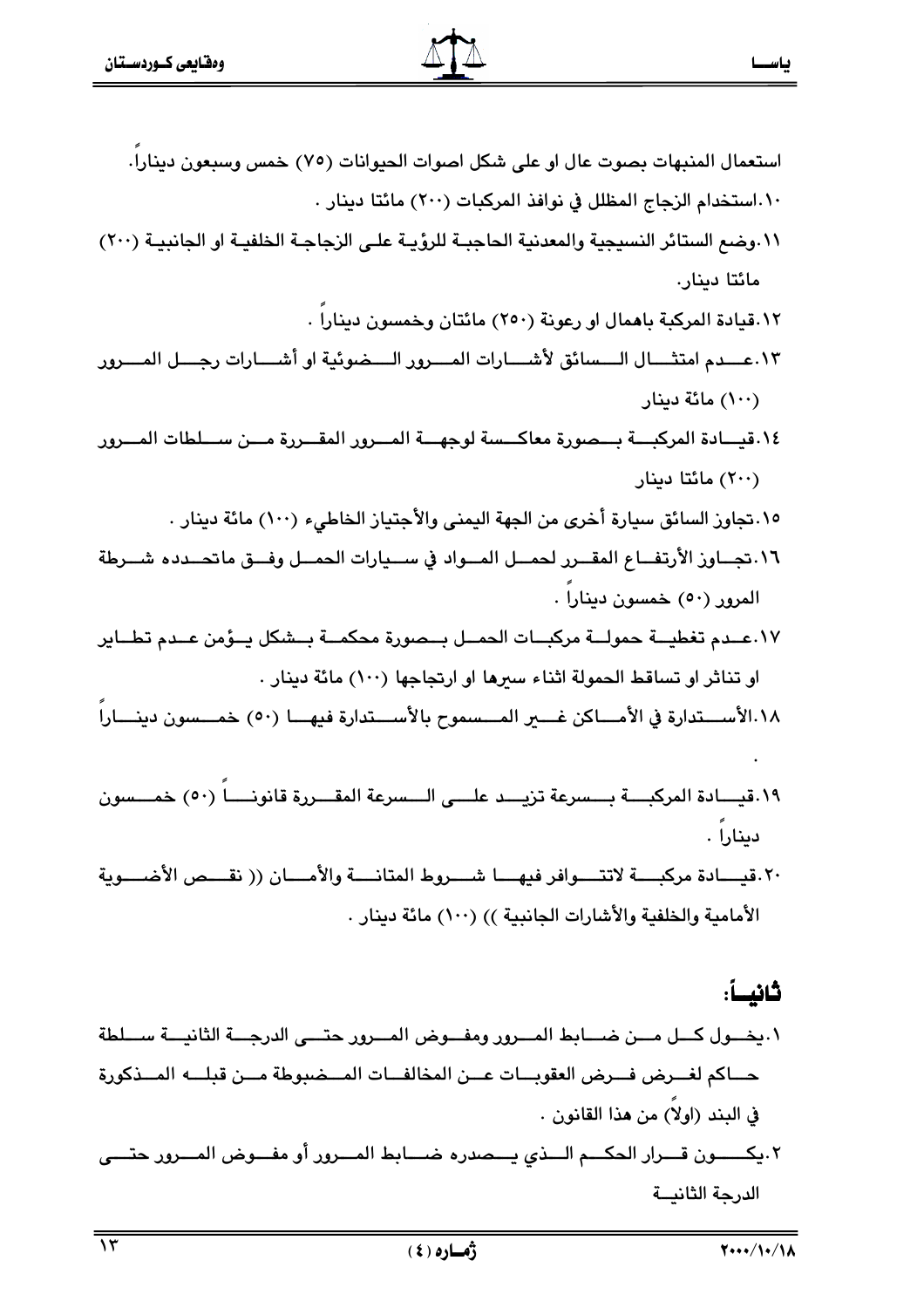وفق النموذج المرفق بهذا القانون باتا .

### ثانثاً :

تخصيص (٢٥٪) من مبلغ الغرامات الفوريـة المستحـصلة بموجب احكـام هـذا القـانون لمنتـسبي المرور .

### رابعاً :

لايعمل بأي نص يتعارض واحكام هذا القانون .

### خامساً :

على الوزراء المختصين تنفيذ احكام هذا القانون .

### سادساً :

ينفذ هذا القانون من تأريخ نشره في الجريدة الرسمية .

## د. رؤژ نـــوري شاويس رئيس المجلس الوطنى لكوردستان العراق

بسم الله الرحمن الرحيم بإسم الشعب .<br>أنجلس الوطني لكوردستان العـراق<br>رفم القــرار: ١٩ تَأْرِيَخُ الصَّرَارِ: ١٠٠١/١٠/١

(( فسوار )) بناءاً علـى مـا شـرعه المجلـس الـوطني لكوردسـتان العـراق بجلـسته المرقمـة (٦) والمنعقـدة بتـأَّريخ ٢٠٠٠/١٠/١ اسـتناداً الى حكـمِّ الفقـرة (١) مـن المـادة (٥٦) مـن القـانون رقـم (١) لـسنة (٢٩٩٢) المعـدل وللـصلاحية المخولــة لنــا بموجـب الفقـرة (٣) مـن المـادة الثانيــة من القانون رقم (١٠) لسنة (١٩٩٧) قــررنا إصــدار القانون الأتي :

# قسانـــــــــون<br>رقم ( ٥ ) لسنة ٢٠٠٠ فانون التعديل الأول لقانون وزارة المساعدات الأنسانية والتعاون لإِقْلَيْمِ كُورْدَسْتَانْ الْعَــْرِاْقْ رِفْمِ ( ٢٠ ) لسنة ١٩٩٣.

المادة الأولى: تعــدل المادة الخامسة من قانون وزارة المساعدات الإنسانية والتعاون لإقليم كوردســتان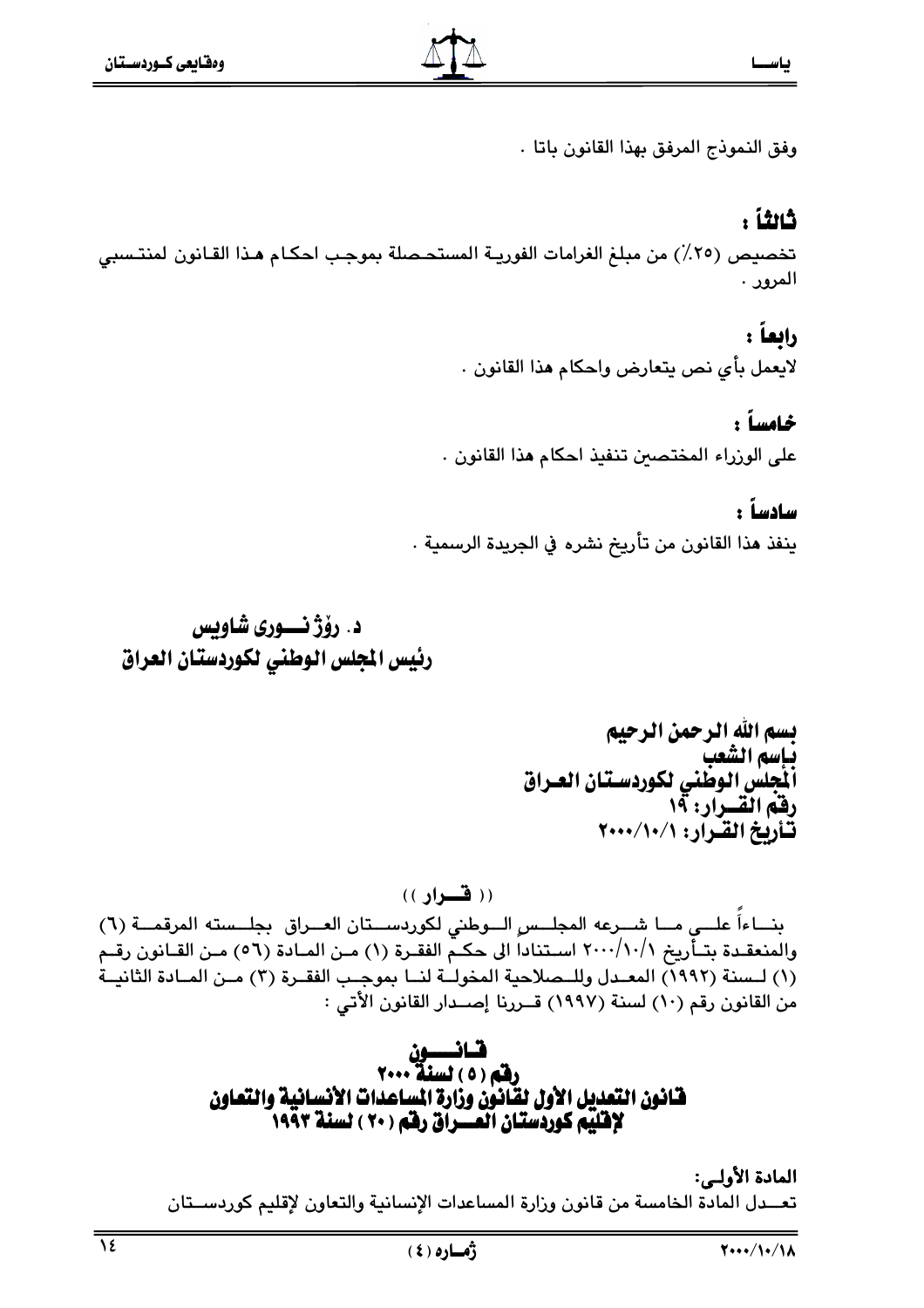العـراق رقم (٢٠) لسنة (١٩٩٣) وتقـرأ على الوجـه التالــى :-المادة الخامسة: تتألف تشكيلات الوزراة من :— ٠. مكتب الوزيير ٠ ٢. مكتب وكيل الوزارة . ٣. المديريــة العامــة للديــوان : يرأسها موظـف بدرجـة مديــر عـام علـى ان يكـون مـن حملـة الشهادة الحامعبة الأولبة وترتبط بها: أ. مديرية الحسابات . ب. مديرية التدقيق . ج. مديرية الإدارة والذاتيـة . ٧. المديريـة العامـــة للعلاقـــات : يرأسـها موظـف بدرجـة مـدير عـام علـى يكـون مـن حملـة الشهادة الحامعية الأولية وترتبط بها : أ. مديرية المنظمات . ب. مديرية التنسيق وأعداد المشاريع والمتابعة . ١.٥.المديرية العامة للسـفر: يرأسها موظف بدرجة مدير عام يحمل شهادة جامعية أولية. ٦.المديرية العامة لممثليات حكومة ألإقليم في الخارج : ويرأسـها موظـف بدرجـة مـدير عـام يحمـل شهادة جامعية أولية على ان يجيد اللغة الإنكليزية على الأقل وتـرتبط بهـا ممثليـات حكومـة أقلـيم كوريستان العراق في الخارج وبتمنح تلك الممثليات الصلاحيات التالية : أ. تحرير التركات . بِ. تبليغ الأوراق القضائية . ج. صلاحية كاتب العدل . د. تنفيذ طلبات الإنابة في التحقيق . ه. الإنابة في التحليف . و. المخابرات المتعلقة بمعاملات الأحوال المدنبة . ز. المخابرات المتعلقة بالأعمال القنصليـة . ٠.مديرية الشؤون القانونية ٠ المادة الثانيــة : لا يعمل بأي نص يتعارض وأحكام هــذا القانون . المادة الثالثـة : ينفذ هذا القانون أعتباراً من تأريخ نشره في الجريدة الرسمية .

د. رۆژ نـــورى شاويس رئيس المجلس الوطنى لكوردستان العراق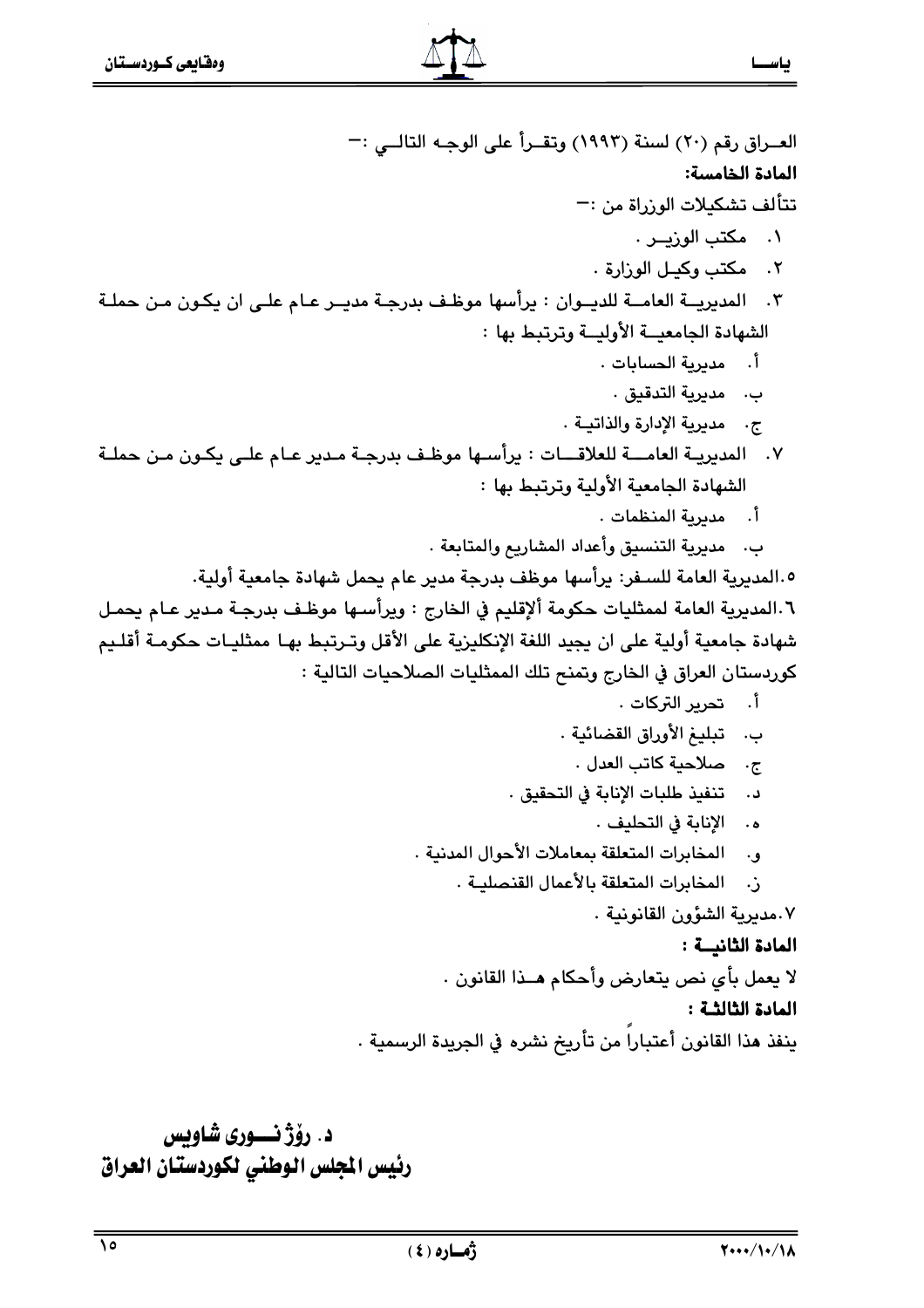

ياس

### (( الأسباب الموجبة))

بسالنظر لتوسسع مهسام واعمسال السوزارة المتعلقسة بقسضايا السسفر الى الخسارج وفستح بــضعة مــديريات للــسفر داخـــل الإقلـــيم اصـــبح مـــن الواجـــب اســتحداث مديريـــة عامـــة للإشـــــراف علــــــى أعمـــــال تلــــك المـــــديريات وتنظــــيم أمـــــورهم وللتوســـــم الحاصـــــل في العلاقــات الدوليـــة مـــع إقلـــيم كوردســــــتان العـــراق وفـــتح ممثليــات للإقلـــيم في دول عديــــدة فقــــد ارتأينـــا اســـتحداث مديريـــة عامـــة لتنظـــيم الأمـــور المرتبطـــة بالـــدوائر المناطة بها وللأسباب المذكورة فقد شرع هذا القانون .

بسم الله الرحمن الرحيم

بإسم الشعب أأجلس الوطني لكوردستان العراق .<br>رفق القسرار: ۱۳<br>نـاريخ القـرار: ۷۰۰/۹/۲٤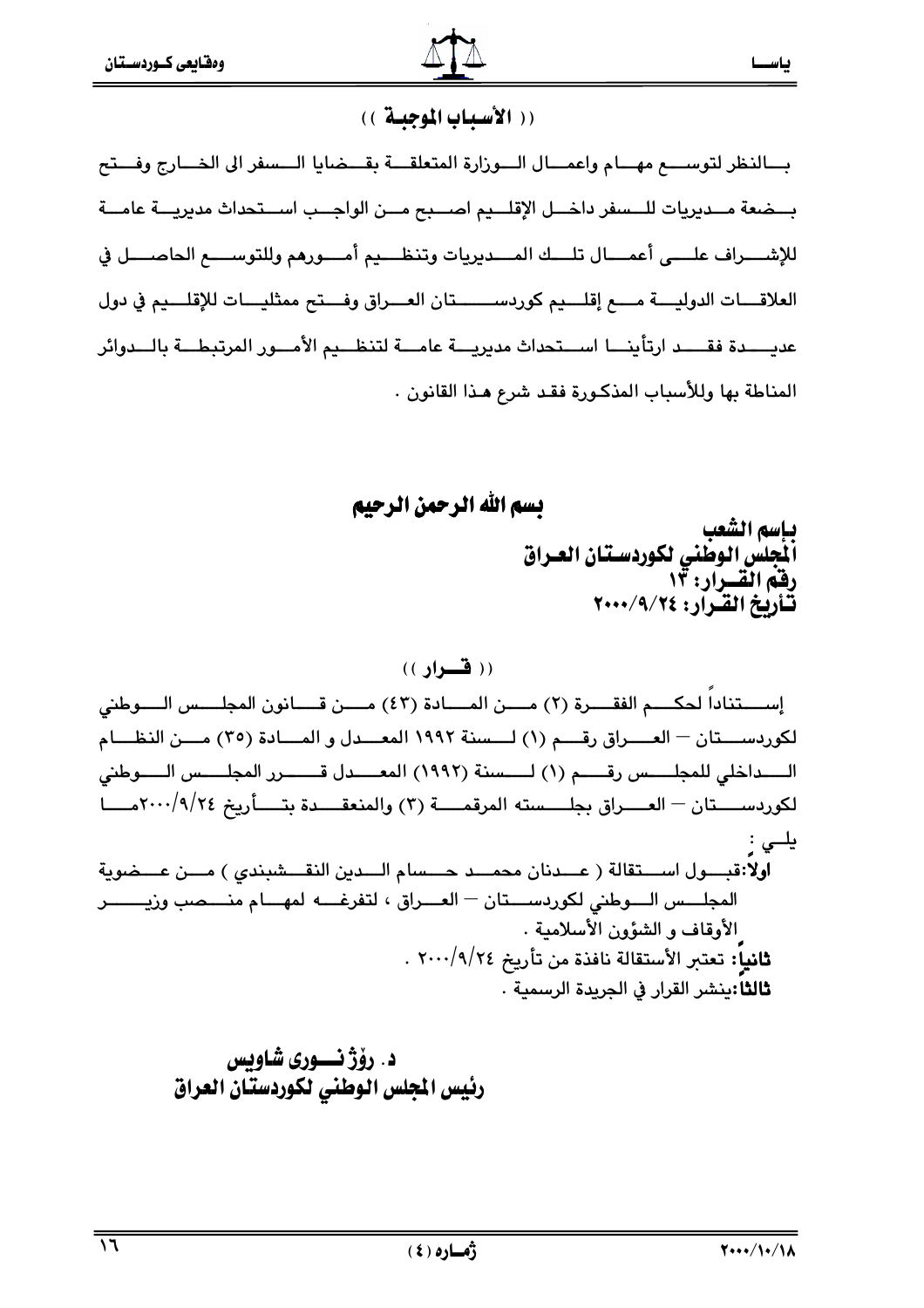### بسم الله الرحمن الرحيم

بإسم الشعب ألمجلس الوطنى لكوردستان العراق رِفَمُ الْقَسْرَارِ: ١٤ تَّأْرِيْخُ الصَّرِارِ: ٢٠٠٠/٩/٢٤

 $( )$  (( فسواد ))

إستناداً لحكــم المــادة (٤٤) و الفقــرة (٢) مــن المــادة (٣٧) مــن القــانون رقــم (١) لـــــسنة ١٩٩٢ المعــــدل وبنـــــاءاً علـــــي طلـــــب الـحـــــــزب الـــــديمقراطي الكوردســـــتاني / المكتــــب الــــسياسي المــــرقم (١١٥٦) و المــــؤرخ ٢٠٠٠/٩/١٦ بأعتبــــار صـــــاحب القائمـــة الأنتخابيـــة (الــــصفراء ) قــــــرر المجلــــس الــــوطني لكوردســــتان – العــــراق بجلسته المرقمة (٢) و المنعقدة في ٢٠٠٠/٩/٢٤ ما يلي :

د. رۆژ نـــورى شاويس رئيس المجلس الوطني لكوردستان العراق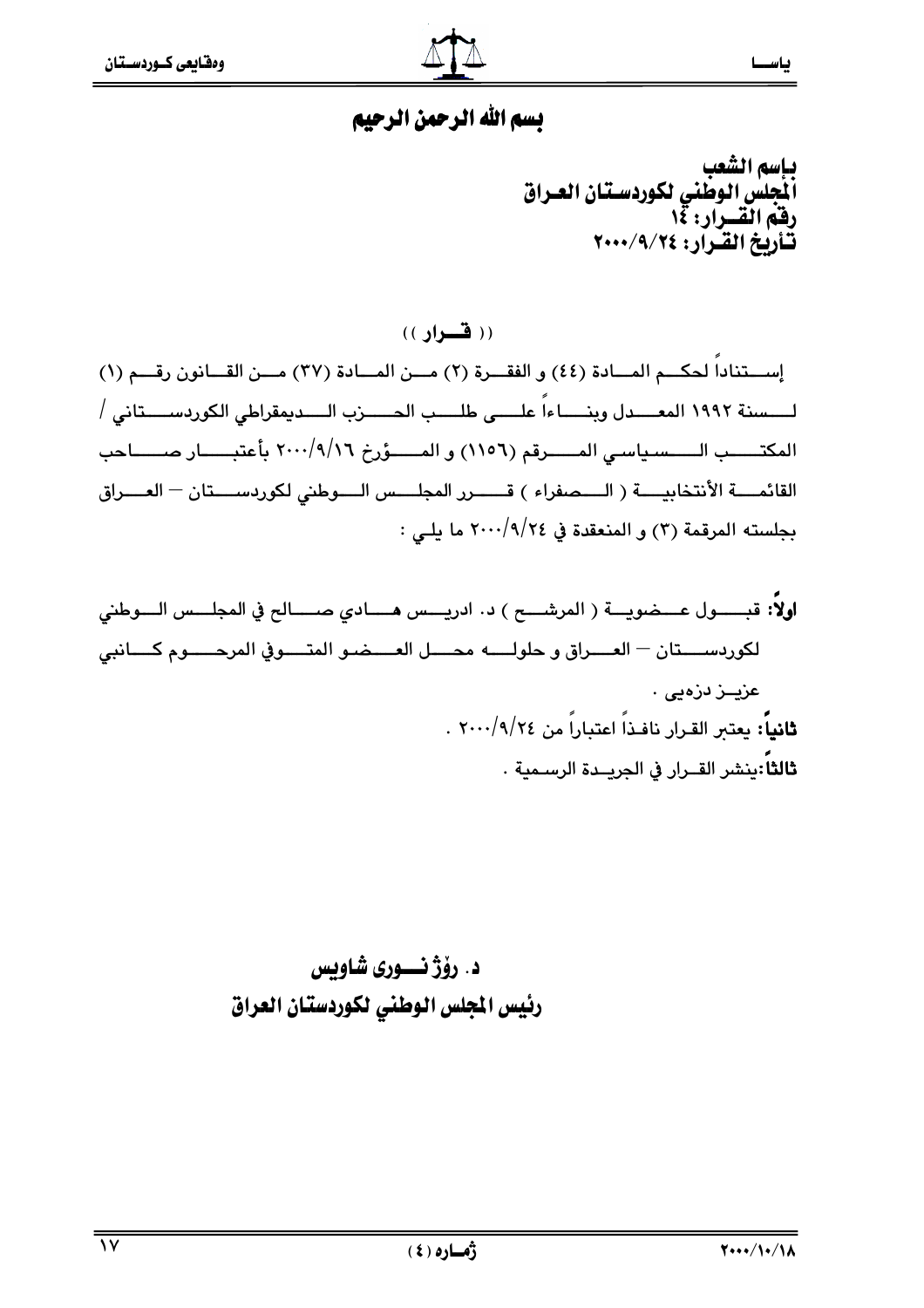### بسم الله الرحمن الرحيم

باسم الشعب أنأجلس الوطنى لكوردستان العراق رِفَمُ الْقَسْرَارِ: 10 تأريخ القرآر: ٢٠٠٠/٩/٢٠٠٠

(( فسيراد ))

اِســـتناداً الى أحكـــام الفقـــرة (١) مـــن المـــادة (٥٦) مـــن القـــانون رقـــم (١) لـــسنة ١٩٩٢ المعـــدل قــــرر المجلــــس الــــوطني لكوردســــتان العــــراق بجلـــسته المرقمــــة (٣) والمنعقدة في ٢٠٠٠/٩/٢٤ مايلي : أولاً: نظراً للمواقف التأريخية المشرفة للشخـصيات المدرجـة ادنـاه مـن الحقـوق القوميـة للـشعب الكوردي و حركته التحررية وأهدافها النبيلة و مطاليبها العادلة ووفــاءا مـن شـعب كوردسـتان العراق لموقفهم الأنساني منه فلقد قرر المجلس الـوطني لكوردسـتان — العـراق تكـريمهم بمـا يتلاءم و منزلتهم العالية و يضمن خلودهم في ذاكرة شعبنا وأجياله القادمة وهم: أ المرحوم الرئيس جمال عبدالناصـر رئيس جمهورية مصر العربية الأسبق . ب.المرحوم أية الله العظمى السيد محسن الحكيم المرجع الديني للشيعة . ج المرحوم عزيـز شريف وزيـر الدولة السابق في العراق . د المرحوم كامل الجادرجي رئيس الحزب الوطني الديمقراطي في العراق . هـ المرحوم محمد مهدى الجواهري شاعر العرب الأكبر . **ثَـانيــــاً**: لمجلــس الــوزراء تــبنى الــصيغ الملائمــــة لتكــريمهم بمــا يليــق بمقــام كــل مــنهم ويتحقق الغابة من أصدار هذا القــرار . **ثَّالثُّاً:** على مجلس الوزراء تنفيذ هذا القــرار . **رابعـــاً**: ينشر القرار في الجريدة الرسمية .

د. رۆژنسسورى شاوبس رئيس الجلس الوطني لكوردستان العراق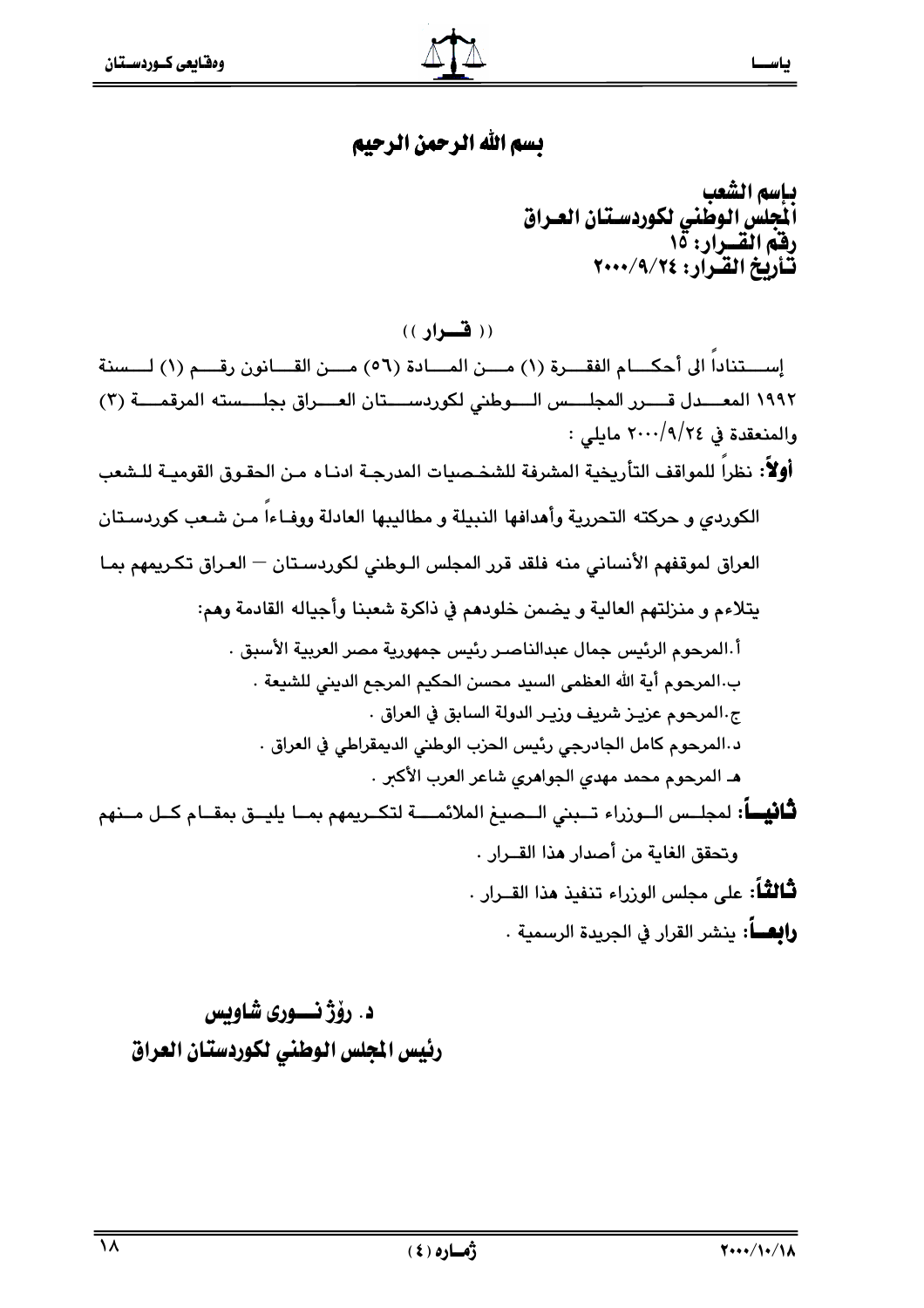#### بسم الله الرحمن الرحيم

باسم الشعب أيجلس الوطني لكوردستان العـراق رفه القرار: ١٦ تناربخ القرار: ٢٠٠٠/٩/٢٠٠٠  $($ ( فسوار )) إستناداً الى الـــصلاحية المخولـــة لنـــا بموجِــب الفقـــررة (٣) مـــن المـــادة الثانيـــة مـــن القـــانون رقــــم (١٠) لــــسنة ١٩٩٧ وبنــــاءاً علــــى مــــا شــــرعه المجلــــس الــــوطنى لكوردســـــتان - العـــــراق بجلـــــسته المرقمـــــة (٣) و المنعقـــــدة بتـــــأريخ ٢٠٠٠/٩/٢٤ قــررنا إصــدار القــرار الأتــى : أولاً: يمدد العمل بقــرار المجلس الوطني لكوردسـتان — العـراق المـرقم (١٧/لـسنة ١٩٩٩)أعتبـاراً ِ من ٢٠٠٠/٨/٤ و لغاية ٢٠٠١/١/٤ . **ثانياً:** على وزيــر الداخليــة تنفيــذ هـذا القــرار . **ثالثا:**بِنشر القرار في الجريدة الرسمية .

د. رۆژ نسورى شاوبس رئيس المجلس الوطنى لكوردستان العراق

بسم الله الرحمن الرحيم

بإسم الشعب أنأجلس الوطنى لكوردستان العراق رفقم القسرار: ١٧ تَنَارِيخ القَـرار: ٢٠٠٠/٩/٢٦

 $($ ( فسواد ))

إستناداً لحكم المادة (٤٤) والفقرة (٢) من المادة (٣٧) من القانون رقم (١) لـسنة ١٩٩٢ المعـدل وبناءاً على طلب الحزب الديمقراطي الكوردسـتاني / المكتـب الـسـياسـي المـرقم (١١٥٦) والمـؤرخ ٢٠٠٠/٩/١٦ بأعتباره صاحب القائمة الأنتخابيـة (الـصفراء)قـــرر المجلـس الـوطني لكوردسـتان — العراق بجلسته المرقمة (٤) والمنعقدة في ٢٠٠/٩/٢٦ ما يلي : أولاً: قبول عـضوية (المرشــح) جـلال سـليم رسـول خوشـناو في المجلـس الـوطني لكوردسـتان — العراق وحلوله محل العضو المستقيل عدنان حسام الدين النقشبندى . ثانياً: يعتبر القرار نافـذاً أعتبــاراً من ٢٦/٩/٢٦ . **ثالثا:** بنشر القرار في الحريدة الرسمية .